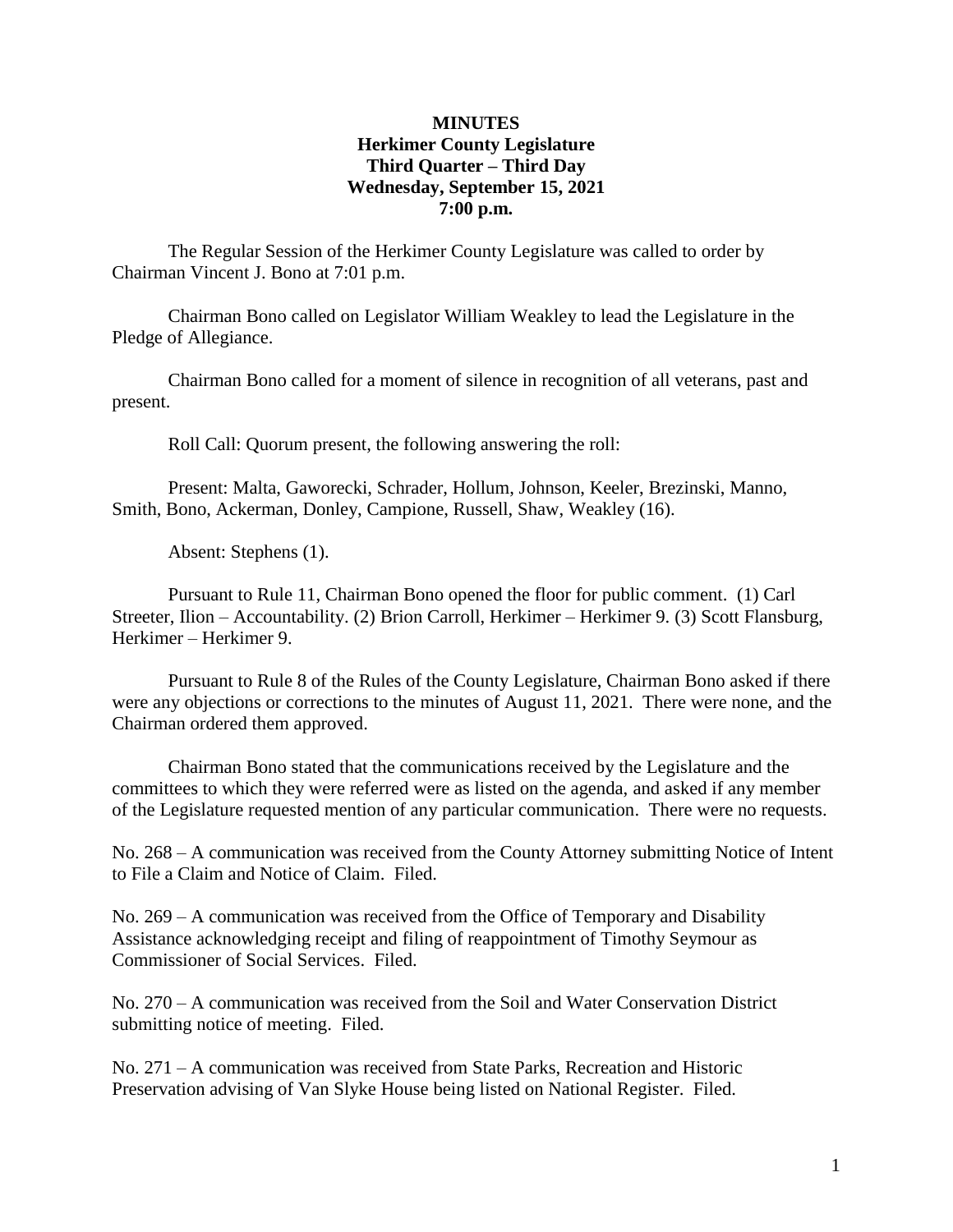No. 272 – A communication was received from National Grid submitting Semi-Annual PCB Inventory Report. Filed.

No. 273 – A communication was received from the Herkimer County IDA submitting Notice of Public Hearing. Filed.

No. 274 – A communication was received from the Herkimer County IDA submitting Notice of Public Hearing. Filed.

No. 275 – A communication was received from D'Arcangelo submitting Audit for year ended 12/31/2020. Filed.

No. 276 – A communication was received from the County Sheriff submitting June Monthly Report. Referred to the Committee on Public Safety & Emergency Management.

No. 277 – A communication was received from the Director of Community Services requesting amendment to contract with the Neighborhood Center. Referred to the Committee on Human Resources and the Committee on Ways & Means.

No. 278 – A communication was received from the Herkimer County District Attorney requesting to accept grant from Division of Criminal Justice Services for District Attorney's Office. Referred to the Committee on Public Safety & Emergency Management and the Committee on Ways & Means.

No. 279 – A communication was received from the Probation Director requesting approval of 2021-2022 Probation Plan. Referred to the Committee on Public Safety & Emergency Management.

No. 280 – A communication was received from the Commissioner of DSS requesting MOU with Office for the Aging for Administration of HEAP Services. Referred to the Committee on Human Resources and the Committee on Ways & Means.

No. 281 – A communication was received from the Budget Officer/Purchasing Agent advising of award of Crime Victims Services Grant and requesting budget amendment and creation of project. Referred to the Committee on Public Safety & Emergency Management and the Committee on Ways & Means.

No. 282 – A communication was received from the STOP-DWI Coordinator requesting to approve STOP-DWI plan for 2022. Referred to the Committee on Public Safety & Emergency Management and the Committee on Ways & Means.

No. 283 – A communication was received from the County Attorney submitting request for Opioid Settlement. Referred to the Committee on Ways & Means.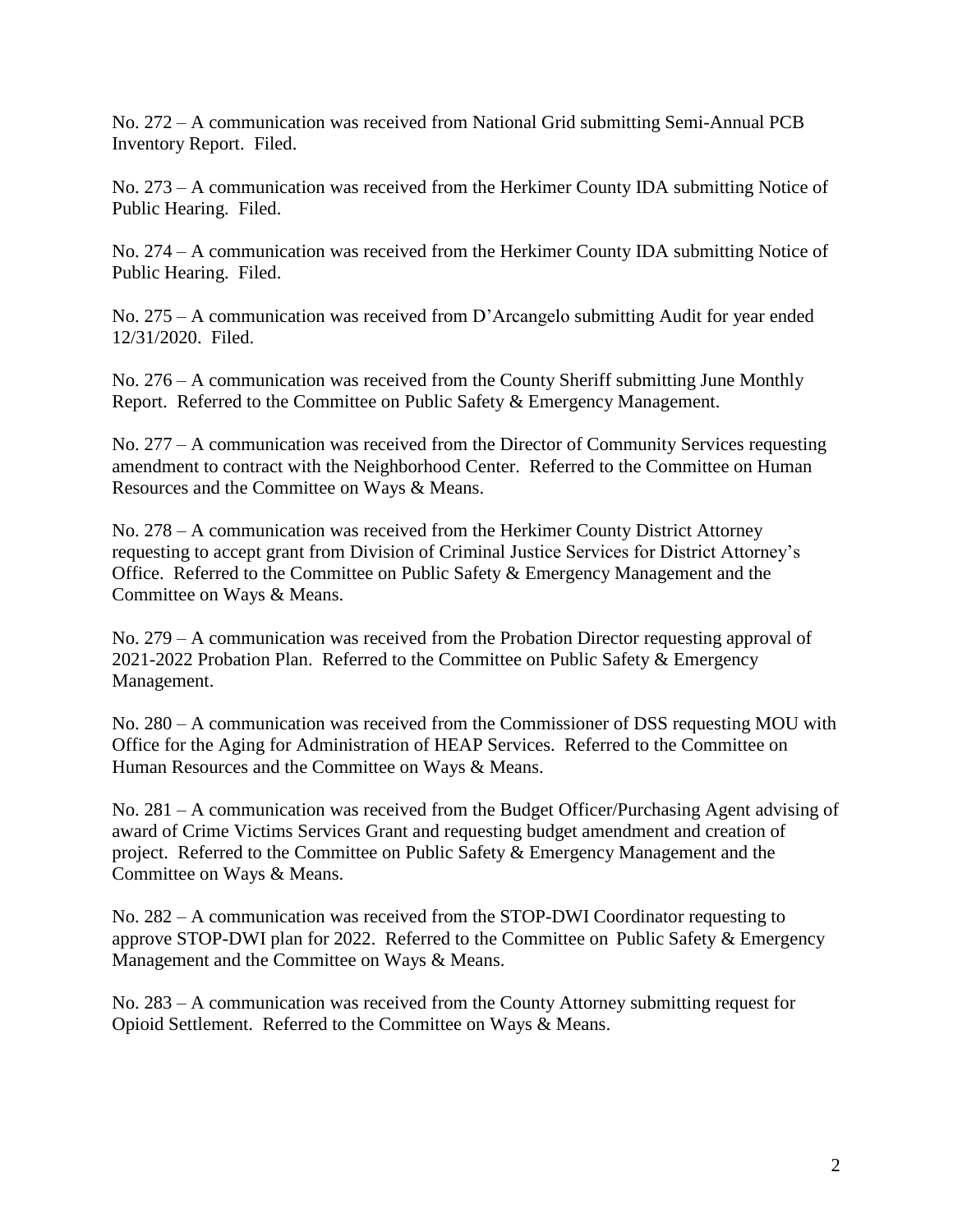No. 284 – A communication was received from the Director of Employment & Training requesting Lease Agreement for One-Stop Center. Referred to the Committee on County Planning & Development and the Committee on Ways & Means.

No. 285 – A communication was received from the County Sheriff submitting 2020 Annual Report. Referred to the Committee on Public Safety & Emergency Management.

No. 286 – A communication was received from the Budget Officer/Purchasing Agent requesting transfer in the County Clerk Department. Referred to the Committee on Ways & Means.

No. 287 – A communication was received from the Commissioner of Social Services submitting request for approval to submit plan and contract with ICAN for STSJP. Referred to the Committee on Human Resources and the Committee on Ways & Means.

No. 288 – A communication was received from the Budget Officer/Purchasing Agent requesting acceptance of American Rescue Plan funding, budget amendment, and creation of accounts. Referred to the Committee on Ways & Means.

No. 289 – A communication was received from the Budget Officer/Purchasing Agent requesting budget amendment, creation of an account and a project in connection with Highway equipment purchases. Referred to the Committee on Ways & Means.

No. 290 – A communication was received from the Budget Officer/Purchasing Agent requesting amendment to Resolution No. 154 of 2021. Referred to the Committee on Ways & Means.

No. 291 – A communication was received from the Budget Officer/Purchasing Agent requesting amendment to Resolution No. 162 of 2021. Referred to the Committee on Ways & Means.

No. 292 – A communication was received from the Director of Public Health requesting contracts in connection with System of Care Grant. Referred to the Committee on Human Resources and the Committee on Ways & Means.

No. 293 – A communication was received from the County Attorney requesting Resolution to authorize retention of counsel. Referred to the Committee on Public Safety & Emergency Management and the Committee on Ways & Means.

No. 294 – A communication was received from the Budget Officer/Purchasing requesting appropriation of funds for the Herkimer County IDA. Referred to the Committee on County Planning & Development and the Committee on Ways & Means.

No. 295 – A communication was received from the Budget Officer/Purchasing Agent requesting transfer of funds and creation of a new account for purchase of new financial accounting system. Referred to the Committee on Ways & Means.

No. 296 – A communication was received from the Budget Officer/Purchasing Agent requesting transfer of funds and creation of a new account for purchases to upgrade existing computer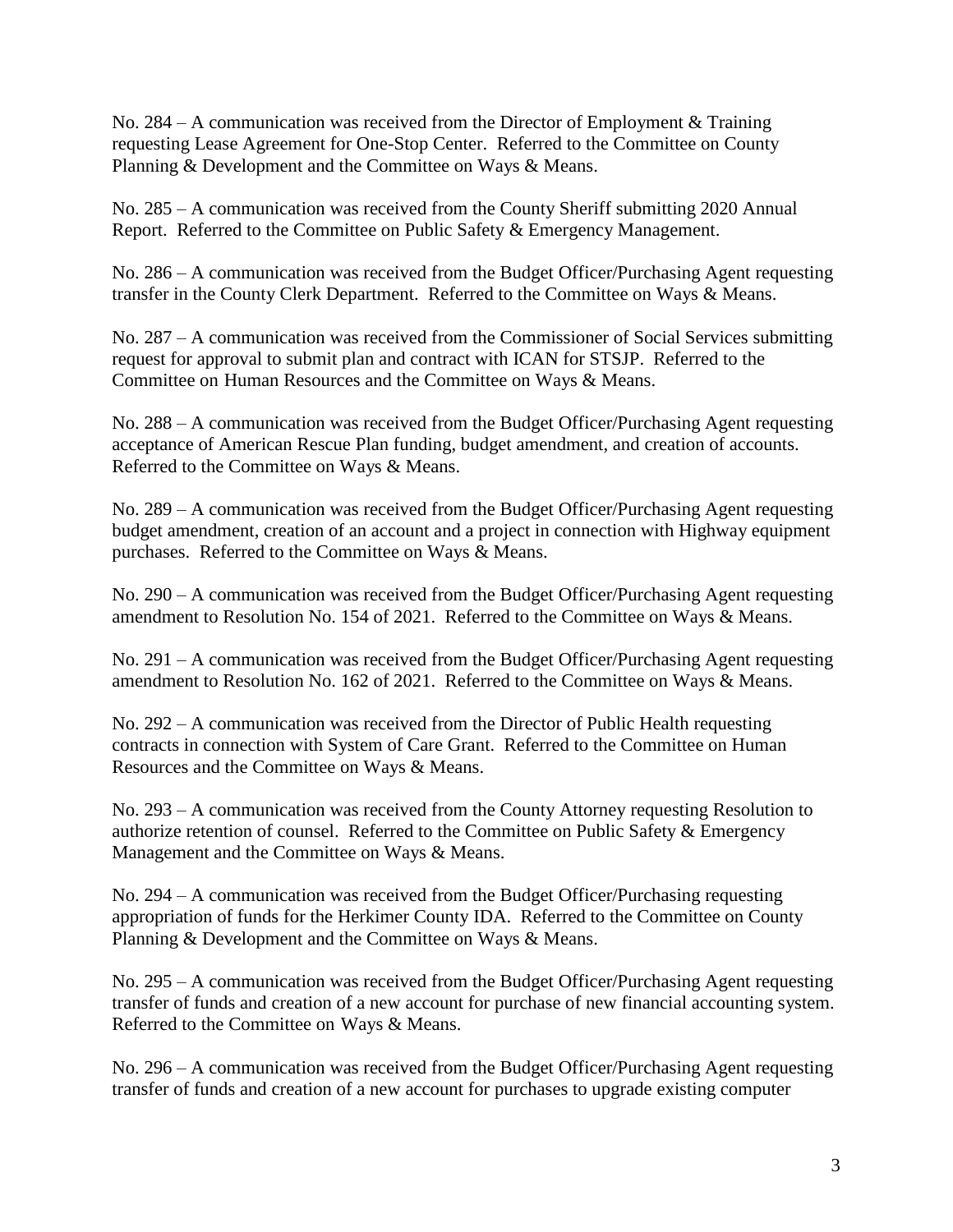equipment. Referred to the Committee on Information Services and the Committee on Ways & Means.

No. 297 – A communication was received from the Budget Officer/Purchasing Agent requesting transfer of funds to upgrade switches in the Information Services Department. Referred to the Committee on Information Services and the Committee on Ways & Means.

No. 298 – A communication was received from the Commissioners of Elections requesting reimbursement to Blessed Sacrament Church. Referred to the Committee on Administration/Veterans' Affairs and the Committee on Ways & Means.

No. 299 – A communication was received from the Budget Officer/Purchasing Agent requesting budget amendment in connection with Upper Limit Payment. Referred to the Committee on Human Resources and the Committee on Ways & Means.

No. 300 – A communication was received from the Personnel Officer requesting amendment to hourly salary schedule. Referred to the Committee on Ways & Means.

No. 301 – A communication was received from the Personnel Officer requesting a contract for health insurance stop loss coverage. Referred to the Committee on Ways & Means.

No. 302 – A communication was received from the County Attorney requesting to approve a Settlement Agreement in BankruptcyCourt in relation to an action relating to the opioid crisis. Referred to the Committee on Ways & Means.

Pursuant to Rule 6, Chairman Bono then proceeded with Reports of Standing Committees. Legislator Johnson, Chairman of the Committee on County Properties gave an update on the Governor's extension and not being able to move forward with the In Rem process; Legislator Russell, Chairman of the Committee on Ways & Means, gave an update on starting the budget process with the full Legislature soon.

On motion of Mr. Ackerman, seconded by Mr. Schrader, Resolution No. 209 – Resolution No. 212 were handed up; voted on and adopted by voice vote:

#### **Consent Agenda:**

209 PUB. SFTY./EMER. MGMT.: Approving Annual Report of the Sheriff

- 210 WAYS & MEANS: Authorizing transfer of funds in the County Clerk Department
- 211 PUB. SFTY./EMER. MGMT., WAYS & MEANS: Approving 2022 STOP-DWI Plan
- 212 PUB. SFTY./EMER. MGMT.: Approving 2021/2022 Probation Plan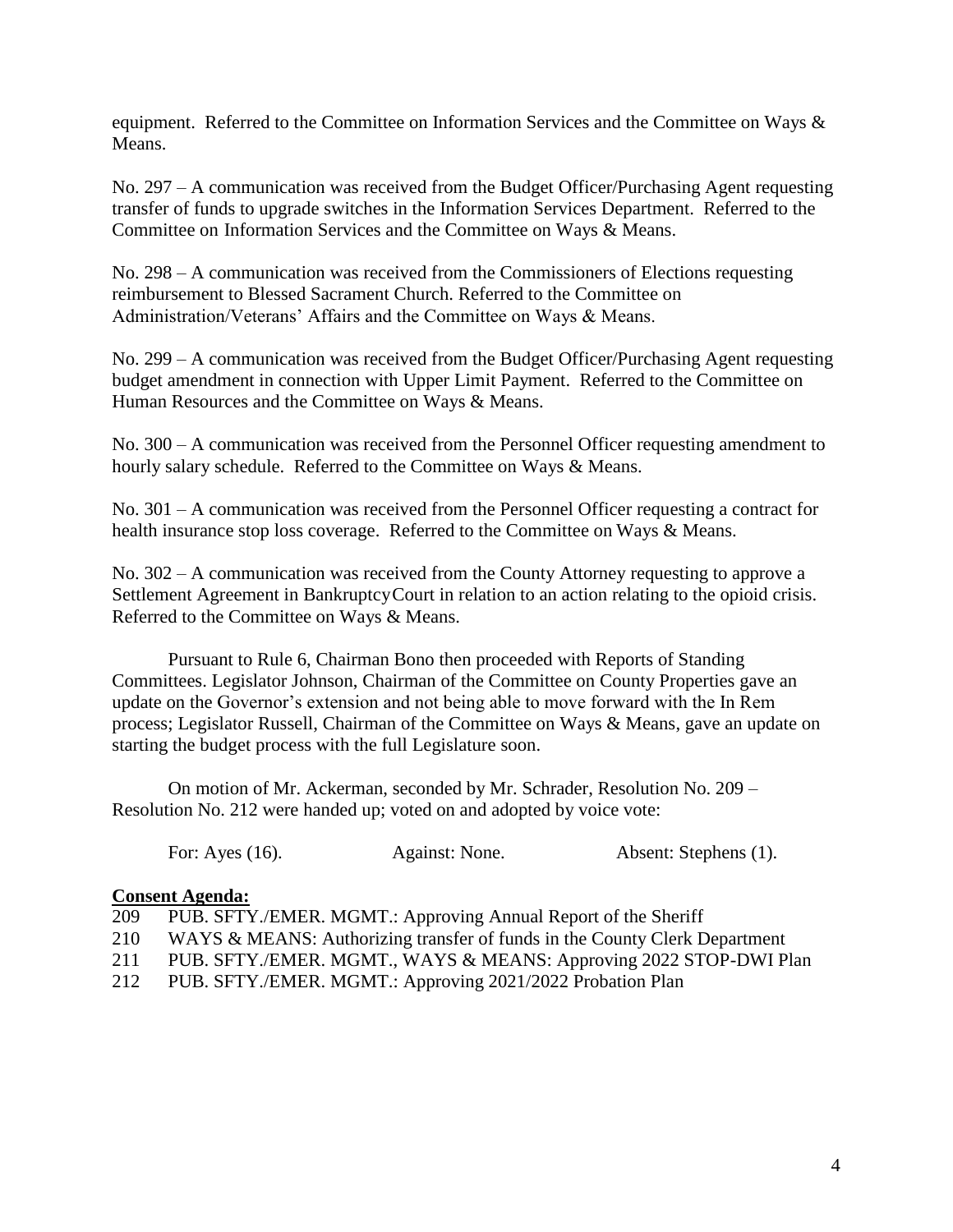

No. 209

#### **REPORT AND RESOLUTION APPROVING ANNUAL REPORT OF THE SHERIFF**

#### **Sponsored by: Committee on Public Safety and Emergency Management**

WHEREAS, your Committee on Public Safety & Emergency Management, to which was referred the communication from the Herkimer County Sheriff submitting the 2020 Annual Report of the Sheriff's Office, respectfully reports that we have examined the said report, recommend that it be adopted and offer the following Resolution:

RESOLVED, that the 2020 Annual Report of the Sheriff's Office is hereby adopted and that a copy thereof be placed on file with the Herkimer County Legislature for the year 2020.

Dated: September 15, 2021.



No. 210

#### **REPORT AND RESOLUTION AUTHORIZING TRANSFER OF FUNDS IN THE COUNTY CLERK DEPARTMENT**

#### **Sponsored by: Committee on Ways & Means**

WHEREAS, your Committee on Ways and Means, to which was referred a communication from Sheri A. Ferdula, Budget Officer/Purchasing Agent, dated August 25, 2021, submitting a request for a transfer of funds, reports that we have examined said communication, inquired into the subject matter thereof, and recommend that said transfers be made and offer the following Resolution:

RESOLVED, that the Herkimer County Treasurer be, and she hereby is, authorized and directed to transfer the following sum from and to the following accounts in the 2021 Budget:

| <b>Transfer:</b>   |                                               |
|--------------------|-----------------------------------------------|
| \$12,000           | From: A1410.10000-001, County Clerk, Salaries |
|                    | A1410.46300, County Clerk, Postage            |
| and have fourth on |                                               |

and, be it further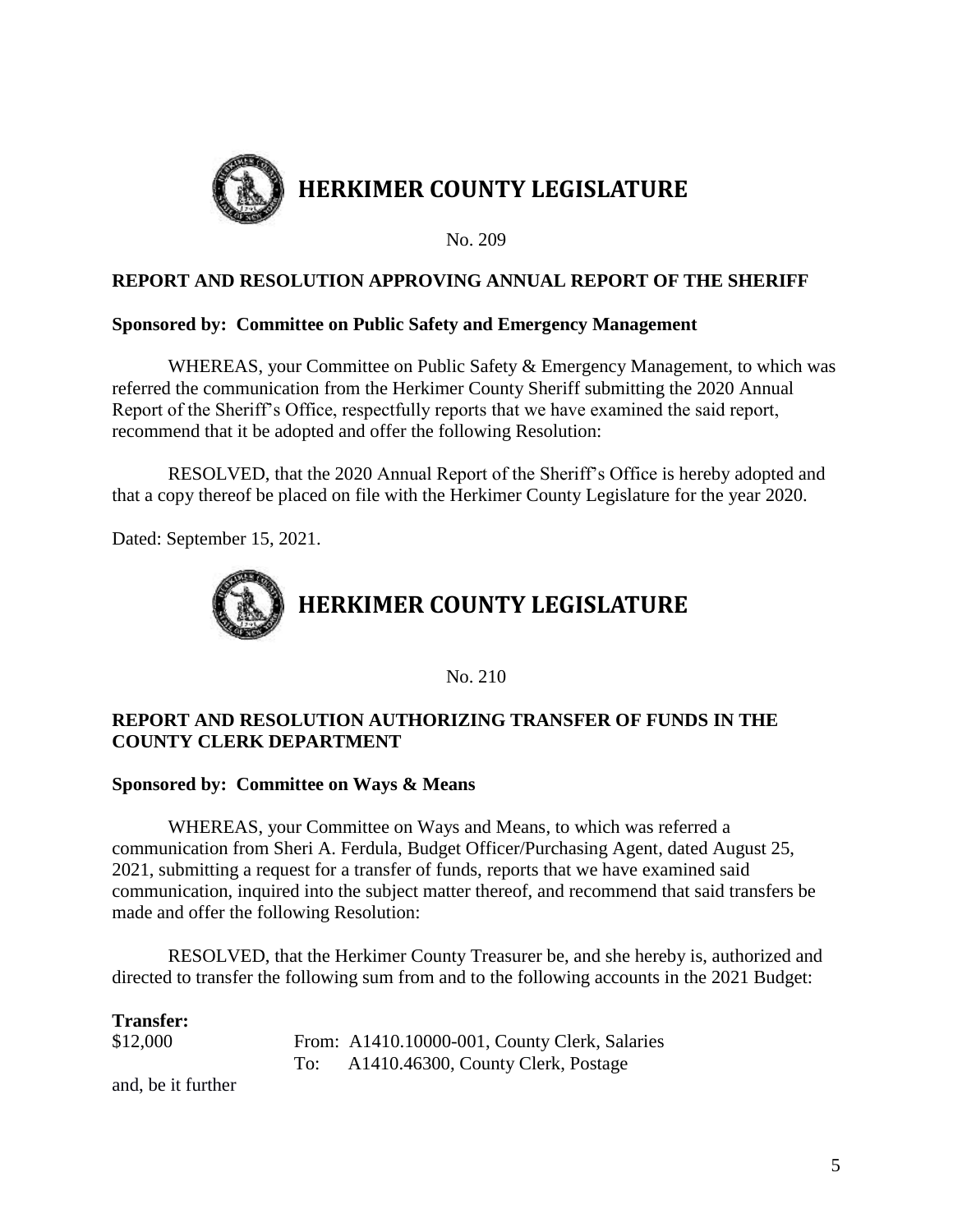RESOLVED, that certified copies of this Resolution be forwarded to the Herkimer County Treasurer, Auditor, Budget Officer, and County Clerk.

Dated: September 15, 2021.



No. 211

#### **REPORT AND RESOLUTION APPROVING 2022 STOP-DWI PLAN**

#### **Sponsored by: Committee on Public Safety/Emergency Management Committee on Ways and Means**

WHEREAS, the New York State Legislature, by Chapter 913 of the Laws of 1981, established a Special Traffic Options Program for Driving While Intoxicated; and

WHEREAS, the said Law provides for the establishment of such a program by the counties of the State of New York; and

WHEREAS, the Herkimer County Legislature authorized by Resolution No. 270 for the year 1981, participation by the County of Herkimer in the STOP-DWI Program; and

WHEREAS, by letter dated August 25, 2021, Michael L. Edwards, STOP-DWI Coordinator, has submitted the STOP-DWI Plan for the year 2022 for approval by this Legislature; now, therefore, be it

RESOLVED:

1. That the Herkimer County Legislature hereby approves the STOP-DWI Plan for 2022;

2. That the funds accrued in the year 2021 and prior thereto be expended for the continuance of the STOP-DWI Program;

3. That the STOP-DWI Coordinator and Advisory Board submit timely reports regarding revenue obtained and expended within limits previously approved, to the appropriate committees of the County Legislature;

4. That the previous resolutions regarding the STOP-DWI Program be continued as resolved;

5. That certified copies of this Resolution be forwarded to the County Treasurer, Auditor, Budget Officer, STOP-DWI Coordinator, and the New York State Department of Motor Vehicles.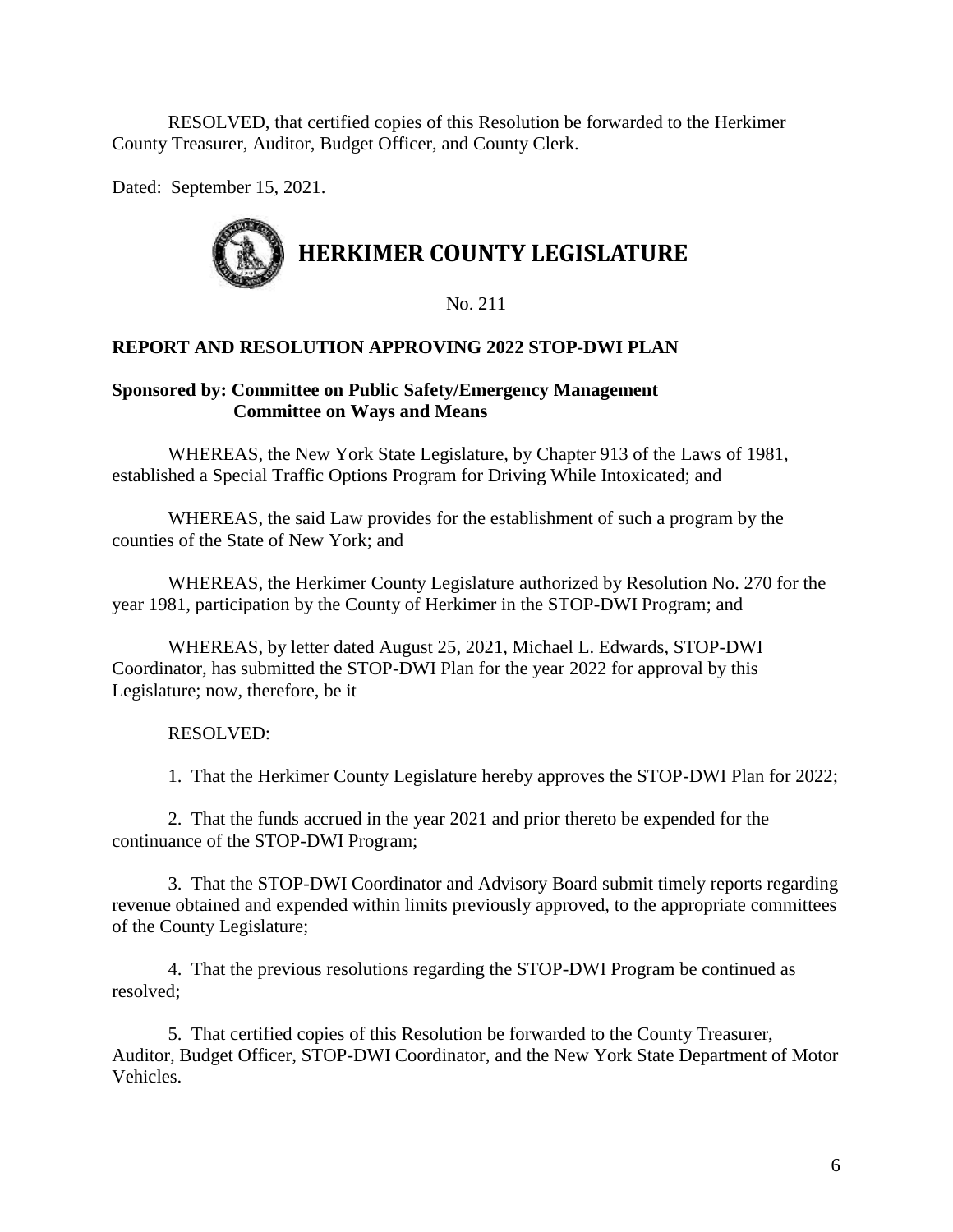Dated: September 15, 2021.



No. 212

#### **REPORT AND RESOLUTION APPROVING 2021/2022 PROBATION PLAN**

#### **Sponsored by: Committee on Public Safety/Emergency Management**

WHEREAS, your Committee on Public Safety/Emergency Management, to which was referred the 2021/2022 Probation Plan of the Herkimer County Probation Department, respectfully reports that we have examined the same, recommend the approval of said plan, and offer the following Resolution:

RESOLVED, that the 2021/2022 Probation Plan of the Herkimer County Probation Department be approved and placed on file with the Herkimer County Legislature.

Dated: September 15, 2021.

The Chairman continued with the Regular Agenda.

On motion of Mr. Smith, seconded by Mr. Gaworecki, Report and Resolution No. 213 sponsored by the Committee on Ways & Means creating account, creating project, and amending budget in connection with Highway equipment purchases was handed up; voted on and adopted by voice vote:

For: Ayes (16). Against: None. Absent: Stephens (1).



**HERKIMER COUNTY LEGISLATURE**

No. 213

#### **REPORT AND RESOLUTION CREATING ACCOUNT, CREATING PROJECT, AND AMENDING BUDGET IN CONNECTION WITH HIGHWAY EQUIPMENT PURCHASES**

#### **Sponsored by: Committee on Ways and Means**

WHEREAS, Resolution No. 206 of 2021 authorized the purchase of \$1,447,932.70 in equipment for the Herkimer County Highway Department, funded through CHIPS; and

WHEREAS, by communication dated August 25, 2021 from Sheri Ferdula, Budget Officer, this Legislature is advised that in order to properly account for these purchases, an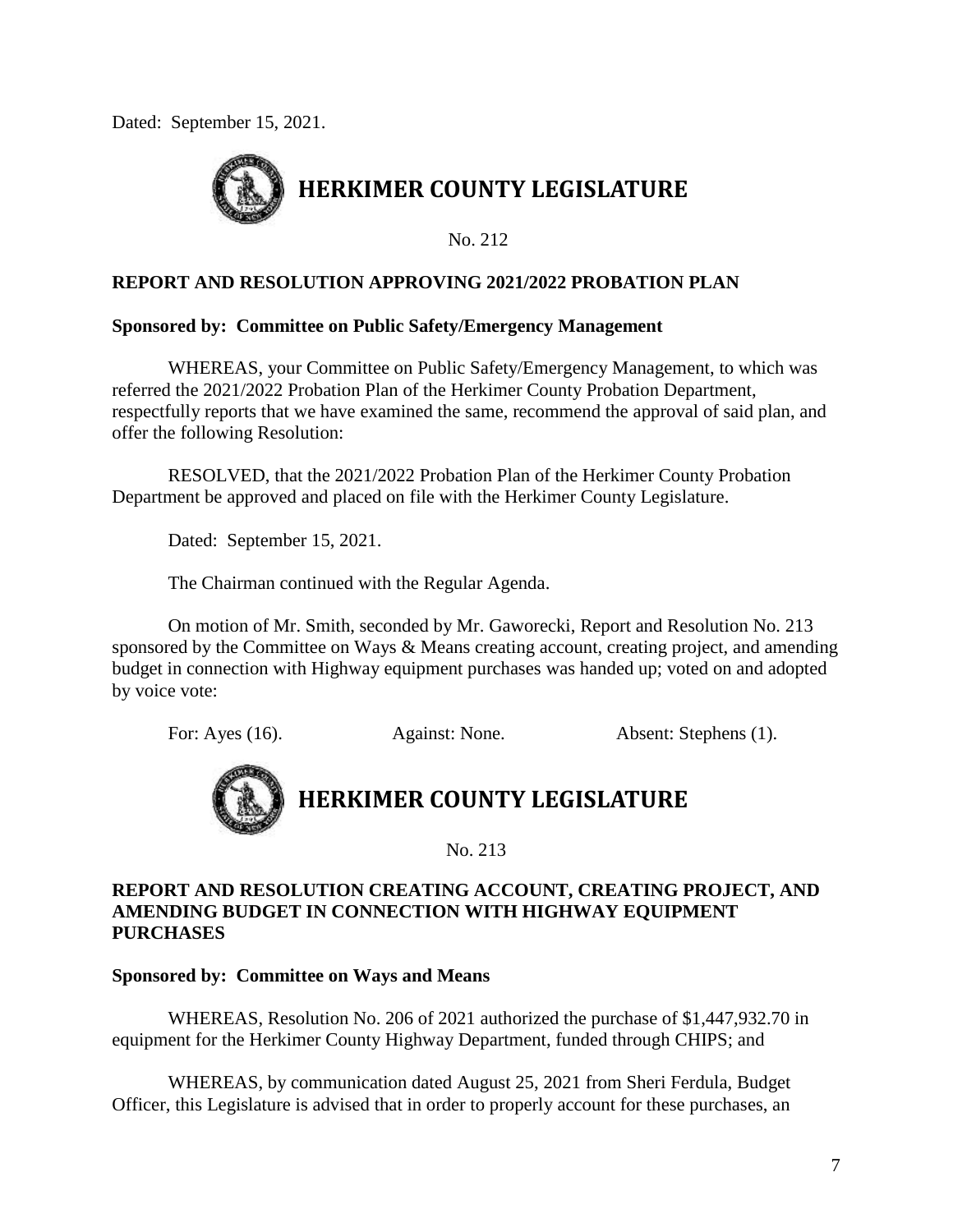amendment to the 2021 budget and the creation of an account and a project will be necessary; now, therefore, be it

RESOLVED, that the 2021 budget be amended as follows:

Create:

Project 80-1, Chips Equipment H5197.25000, Hwy Equip. & Capital Outlay, Other Equip.

Amend:

| Revenue:                                               |           |                     |
|--------------------------------------------------------|-----------|---------------------|
| H5031, Interfund Transfers, Proj: 80-1                 | From: \$0 |                     |
|                                                        |           | To: \$1,447,932.70  |
| Expense:                                               |           |                     |
| H5197.25000, Hwy Equip. & Capital Outlay, Other Equip. | From: \$0 |                     |
| Proj: $80-1$                                           |           | To: $$1,447,932.70$ |
|                                                        |           |                     |

and, be it further

RESOLVED, that certified copies of this Resolution be forwarded to the Herkimer County Treasurer, Auditor, Budget Officer, and County Highway Superintendent.

Dated: September 15, 2021.

On motion of Mr. Shaw, seconded by Mr. Campione, Report and Resolution No. 214 sponsored by the Committee on Human Resources and the Committee on Ways & Means amending contract for Herkimer County Mental Health Services was handed up; voted on and adopted by voice vote:

For: Ayes (16). Against: None. Absent: Stephens (1).



No. 214

#### **REPORT AND RESOLUTION AMENDING CONTRACTS FOR HERKIMER COUNTY MENTAL HEALTH SERVICES**

#### **Sponsored by: Committee on Human Resources Committee on Ways and Means**

WHEREAS, Resolution No. 326 of 2019, authorized contracts for Herkimer County Mental Health Services; and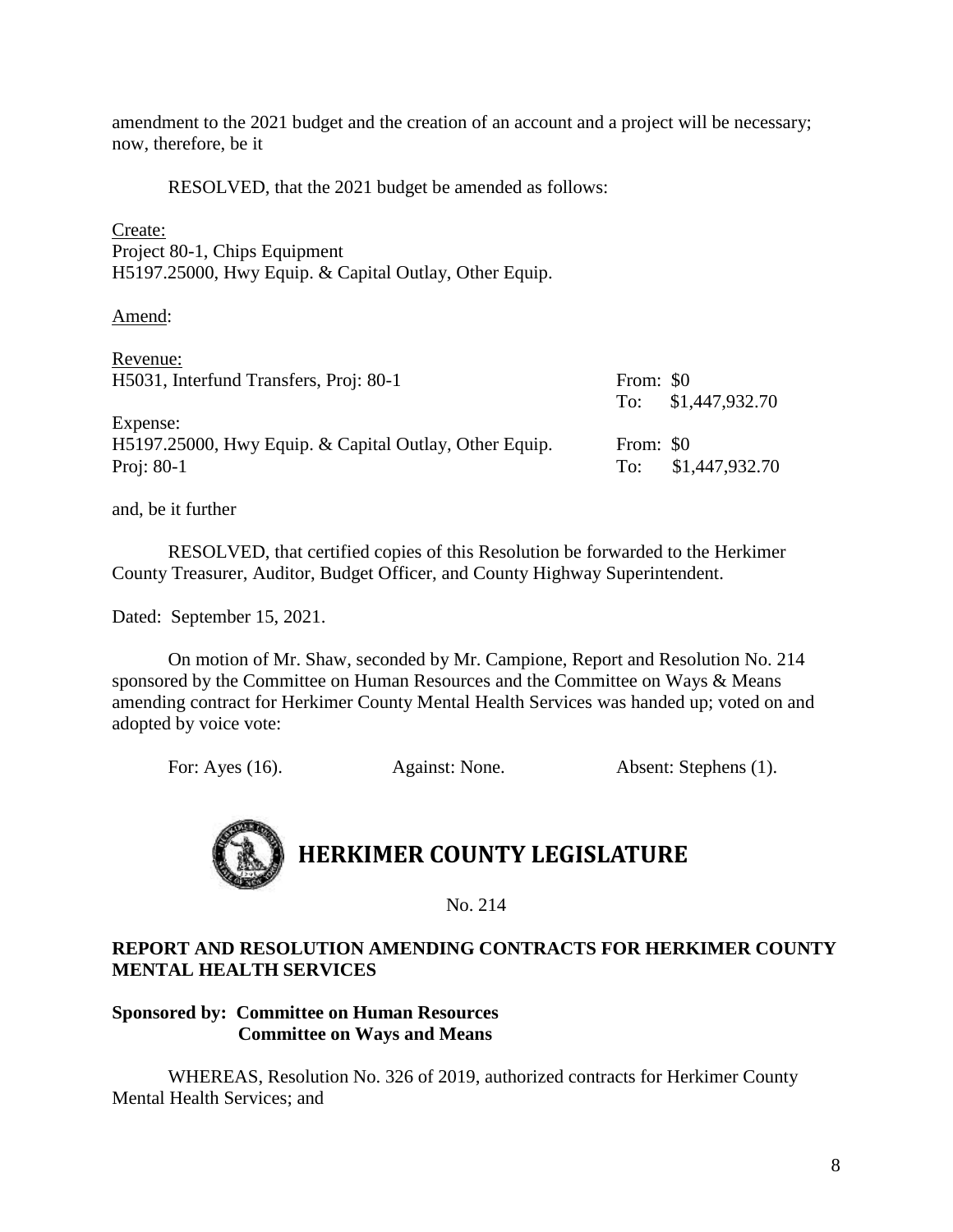WHEREAS, by letter dated August 20, 2021, from Kristen Snyder-Branner, Director of Community Services, this Legislature is advised of a request to amend a contract due to unspent 2020 OMH funds that the state then allocated for crisis services; and

WHEREAS, said contract shall be supported at the 100% state aid level; now, therefore, be it

RESOLVED, that the Chairman of this Legislature is hereby authorized to execute amended contracts with the following agency to provide services to Herkimer County Mental Health Services:

1. The Neighborhood Center 624 Elizabeth Street Utica, NY 13501 For a contract sum of \$164,302

and, be it further

RESOLVED, that in all other respects, Resolution No. 326 of 2019 shall remain in full force and effect; and, be it further

RESOLVED, that certified copies of this Resolution be forwarded to the Herkimer County Treasurer, Auditor, Budget Officer, Director of Community Services, and the above listed agency.

Dated: September 15, 2021.

On motion of Mr. Ackerman, seconded by Mr. Weakley, Report and Resolution No. 215 sponsored by the Committee on County Planning & Development and the Committee on Ways & Means authorizing extension of lease agreement for One-Stop Center was handed up; voted on and adopted by voice vote:

For: Ayes (16). Against: None. Absent: Stephens (1).

## **HERKIMER COUNTY LEGISLATURE**

No. 215

#### **REPORT AND RESOLUTION AUTHORIZING EXTENSION OF LEASE AGREEMENT FOR ONE STOP CENTER**

**Sponsored by: Committee on County Planning and Development**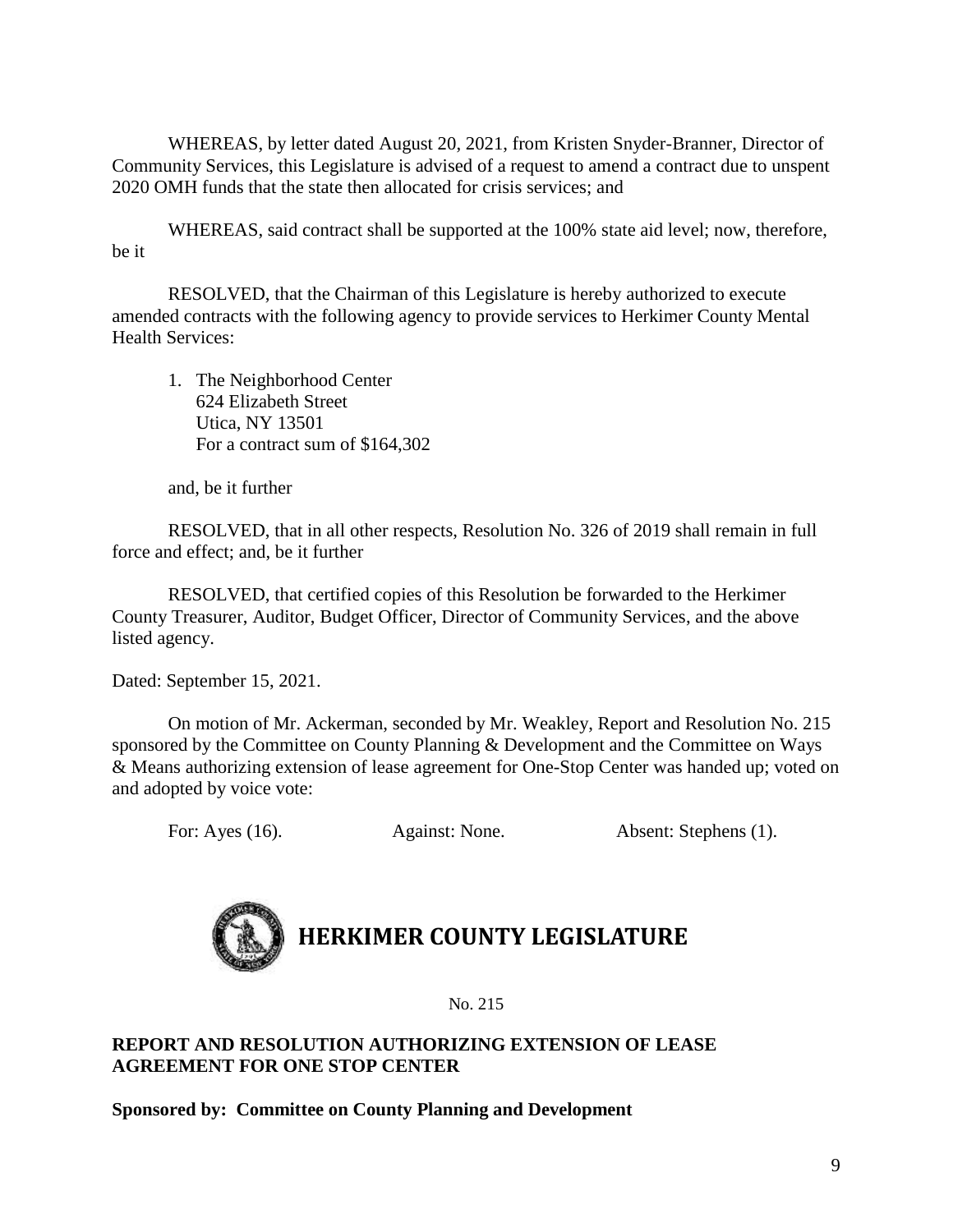#### **Committee on Ways and Means**

WHEREAS, pursuant to Resolution No. 101 of 2001, the County of Herkimer entered into a three year lease agreement with Cale Development Company, Inc. of the former Wards Building located at 320 N. Prospect Street, Herkimer, for the purposes of housing the Working Solutions One-Stop Career Center, which lease was renewed by resolution thereafter, most recently by Resolution No. 279 of 2018 for a three year period; and

WHEREAS, by letter dated August 25, 2021, Karin Piseck, Employment and Training Director, has requested a new lease agreement be entered into with Castle Enterprises of Herkimer, LTD (formerly Cale Development Co., Inc.) of the former Wards Building located at 320 N. Prospect Street, Herkimer, for the purposes of housing the Working Solutions One-Stop Career Center at an annual rent of \$130,436.82, to be paid in monthly installments of \$10,869.74; and

WHEREAS, said monthly rent shall be offset by payments made pursuant to agreements with partners in the Working Solutions One-Stop Career Center, which include the State Department of Labor, Herkimer County BOCES, Herkimer County Community College, Herkimer County Department of Social Services, ACCES-VR, Staffworks, Bassett Healthcare and Morphotrust; now, therefore, be it

RESOLVED, that the Chairman of this Legislature is hereby authorized to enter into a lease agreement of the former Wards Building located at 320 North Prospect Street, Herkimer, New York, with Castle Enterprises of Herkimer, LTD, for the purposes of housing the Working Solutions One-Stop Career Center, under the following terms and conditions:

- That the lease agreement shall be for a term of three years effective from October 1, 2021 to September 30, 2024;
- That the lease agreement shall reflect an occupied square footage of 9,598;
- That the price shall be \$10.44/square foot for base rent plus an additional \$3.15/square foot to cover taxes, assessments and utilities, for a total of \$13.59/square foot, with total annual rent to be \$130,436.82 to be paid in monthly installments of \$10,869.74, with a final payment of \$10,869.68;
- That tenant does repairs that are under \$150; landlord responsible for all others;
- 60 designated parking spaces;
- Landlord to maintain parking lot, including snow and ice removal;
- That the lease agreement shall be subject to the approval of the Herkimer County Attorney;

and, be it further

RESOLVED, that certified copies of this resolution be forwarded to the Herkimer County Treasurer, Auditor, Budget Officer, Employment and Training Director, and Castle Enterprises of Herkimer, LTD.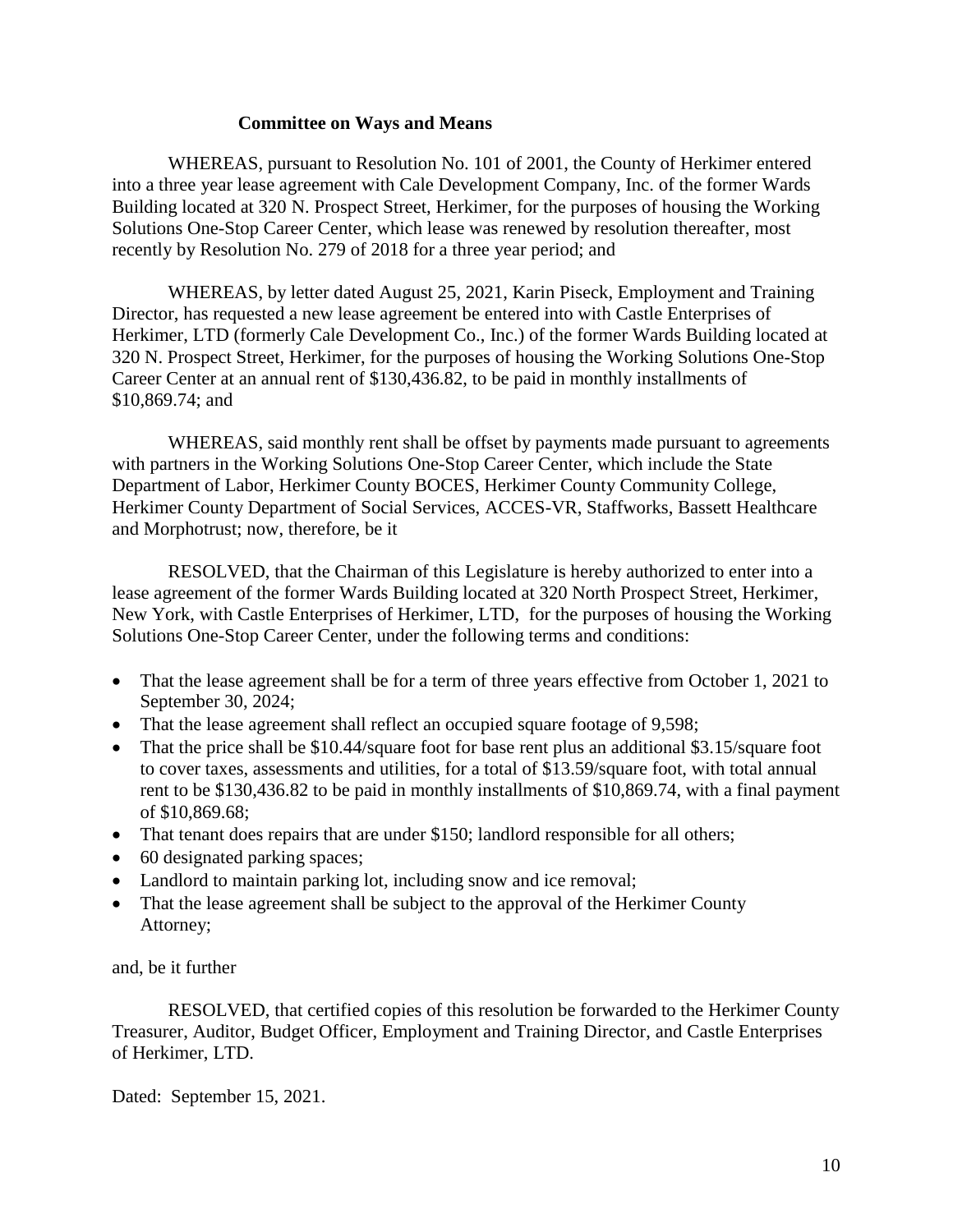On motion of Mr. Hollum, seconded by Mr. Manno, Report and Resolution No. 216 sponsored by the Committee on Human Resources and the Committee on Ways & Means authorizing Memorandum of Understanding between the Herkimer County Department of Social Services and the Herkimer County Office for the Aging for Home Energy Assistance Program Services was handed up; voted on and adopted by voice vote:

For: Ayes (16). Against: None. Absent: Stephens (1).



### **HERKIMER COUNTY LEGISLATURE**

No. 216

#### **REPORT AND RESOLUTION AUTHORIZING MEMORANDUM OF UNDERSTANDING BETWEEN THE HERKIMER COUNTY DEPARTMENT OF SOCIAL SERVICES AND THE HERKIMER COUNTY OFFICE FOR THE AGING FOR HOME ENERGY ASSISTANCE PROGRAM SERVICES**

#### **Sponsored by: Committee on Human Resources Committee on Ways and Means**

WHEREAS, your Committees have been informed by letter dated August 3, 2021 from Timothy Seymour, Commissioner of Social Services, that a proposed Memorandum of Understanding has been submitted to and accepted for the Herkimer County Office for the Aging to provide services to the Herkimer County Department of Social Services under the Home Energy Assistance Program (HEAP) for applicants 60 years and older for the 2021-2022 season; and

WHEREAS, the Herkimer County Department of Social Services agrees to pay the Herkimer County Office for the Aging 25% of the Department of Social Services HEAP administrative allocation for the Home Energy Assistance Program for the 2021-2022 season; and

WHEREAS, the Home Energy Assistance Program is 100% federally-funded and there are sufficient monies budgeted for said services; now, therefore, be it

RESOLVED, that this Legislature hereby authorizes a Memorandum of Understanding between the Herkimer County Department of Social Services and the Herkimer County Office for the Aging which will provide for the Office for the Aging to provide services for the Home Energy Assistance Program for applicants 60 years and older and the Herkimer County Department of Social Services will pay the Office for the Aging 25% of the Department of Social Services HEAP administrative funds for said services; and, be it further

RESOLVED, that the Chairman of this Legislature is hereby authorized to sign said Memorandum of Understanding as an indication of the approval of the same by this Legislature; and, be it further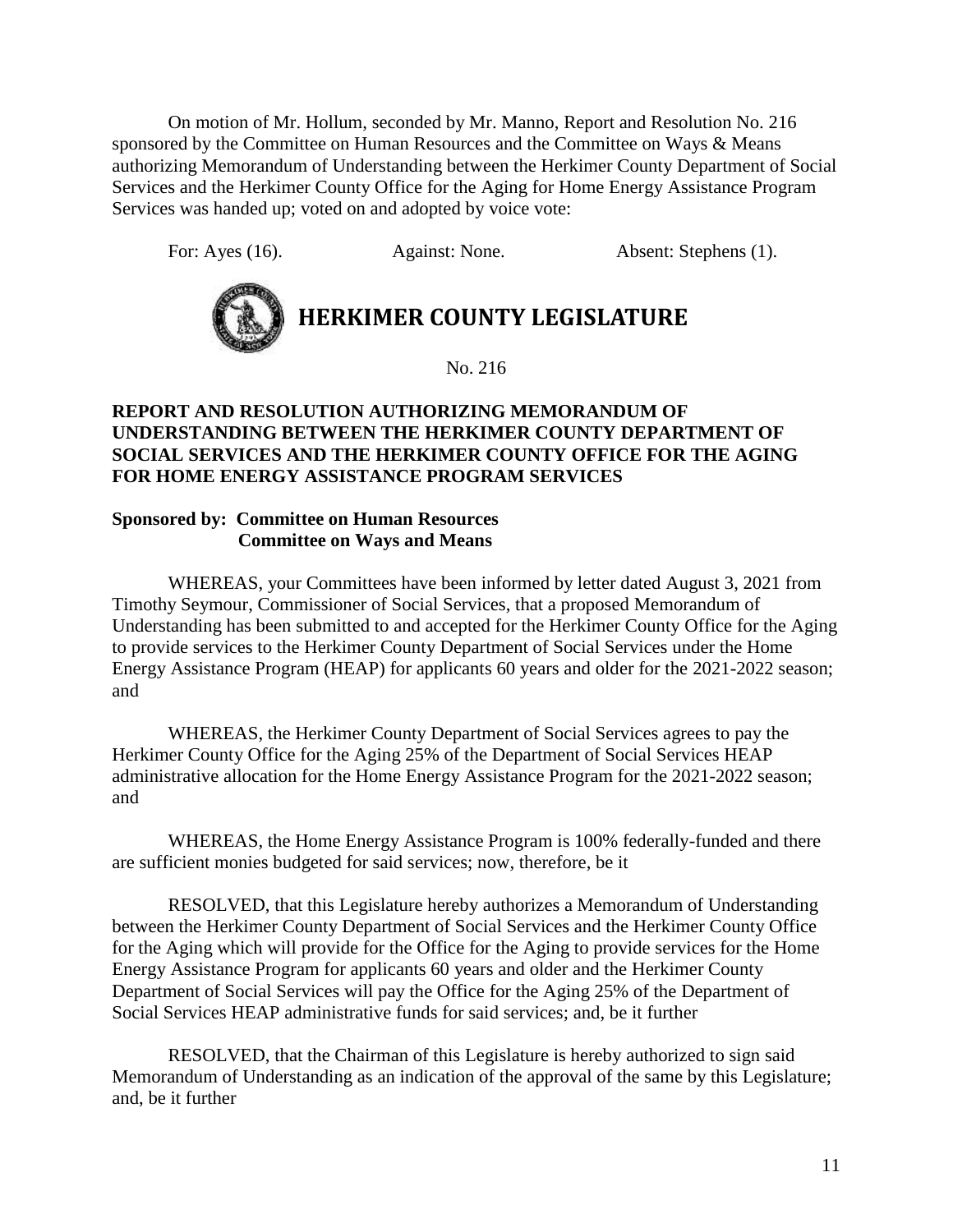RESOLVED, that should any further additional funds be received for the 2021-2022 HEAP season, the Herkimer County Department of Social Services is hereby authorized to pass those funds on to the Office for the Aging on a pro-rated basis; and, be it further

RESOLVED, that certified copies of this Resolution be forwarded to the County Treasurer, Auditor, Budget Officer, Director of the Office for the Aging, and the Commissioner of Social Services.

Dated: September 15, 2021.

On motion of Mr. Gaworecki, seconded by Mr. Schrader, Report and Resolution No. 217 sponsored by the Committee on Human Resources and the Committee on Ways & Means authorizing submission of the Supervision and Treatment Services for Juveniles Program (STSJP) to the NYS Office of Children and Family Services and authorizing contract renewal with ICAN to provide services was handed up; voted on and adopted by voice vote:

For: Ayes (16). Against: None. Absent: Stephens (1).



## **HERKIMER COUNTY LEGISLATURE**

No. 217

#### **REPORT AND RESOLUTION AUTHORIZING SUBMISSION OF THE SUPERVISION AND TREATMENT SERVICES FOR JUVENILES PROGRAM (STSJP) TO THE NYS OFFICE OF CHILDREN AND FAMILY SERVICES AND AUTHORIZE CONTRACT RENEWAL WITH ICAN TO PROVIDE SERVICES**

**Sponsored by: Committee on Human Resources Committee on Ways and Means**

WHEREAS, Resolution No. 276 of 2020 authorized the Chairman of the Legislature to approve the submission of a STSJP plan to the NYS Office of Children and Family Services, and execute a contract with Integrated Community Alternatives Network (ICAN), for the provision of detention diversion services; and

WHEREAS, by letter dated August 25, 2021, Timothy Seymour, Commissioner of Social Services has advised the 2021-22 enacted State budget has again appropriated funding to assist with STSJP; and

WHEREAS, the funding request for the continuation of this program is \$79,620 for the period of performance commencing October 1, 2021 through September 30, 2022, this sum has a 62% state reimbursement and the program continues capped detention services allocation which is reimbursed at 49% state share; now, therefore, be it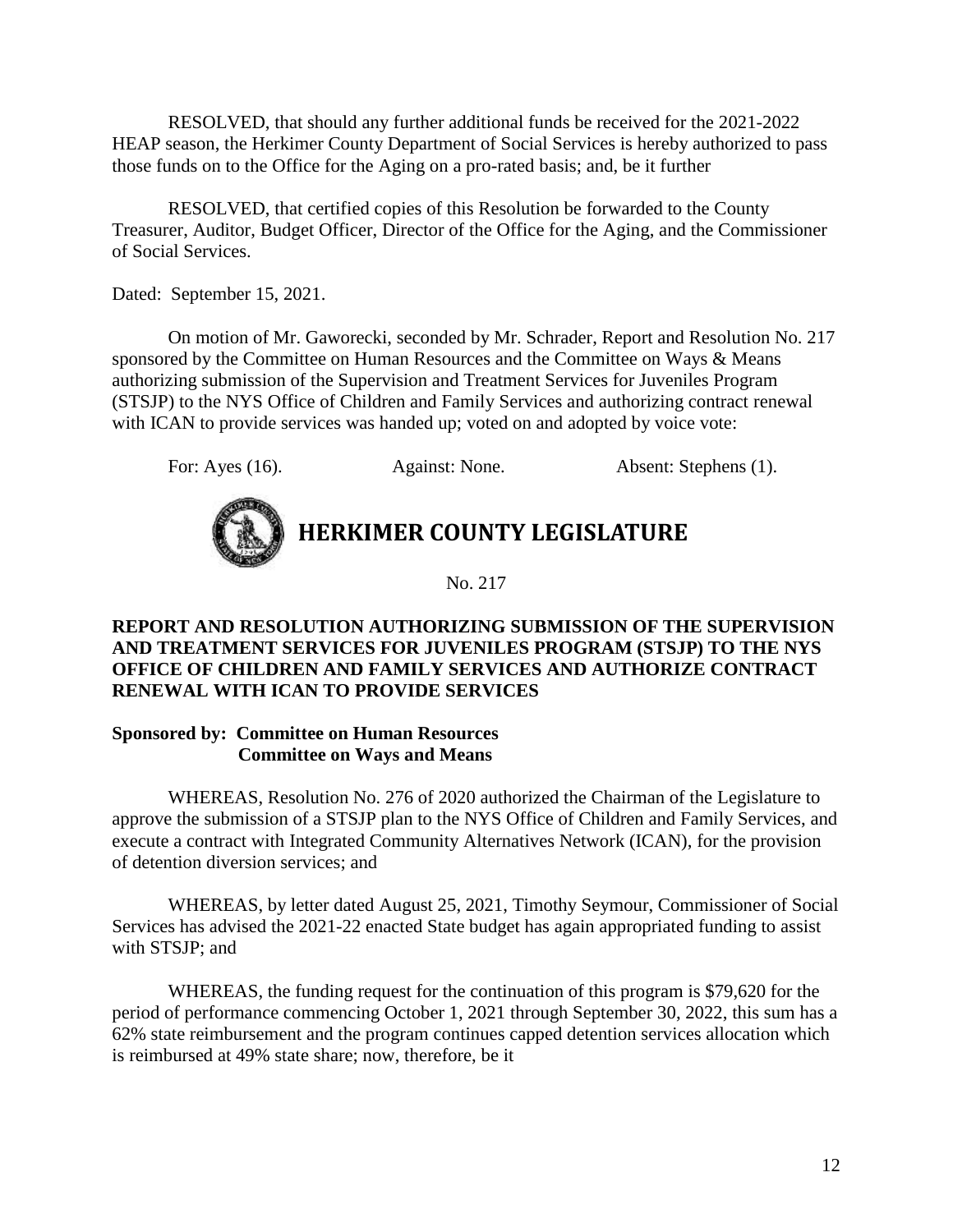RESOLVED, that this Legislature hereby authorizes the Commissioner of Social Services to submit a STSJP plan to the NYS Office of Children and Family Services for approval and authorizes the Chairman of the Legislature to renew a contract with ICAN, 310 Main Street, Utica, NY 13501 to provide detention diversion/early intervention services for the period of the plan; and, be it further

RESOLVED, that certified copies of this Resolution be forwarded to the Herkimer County Treasurer, Auditor, Budget Officer, Commissioner of Social Services, and ICAN.

Dated: September 15, 2021.

On motion of Mr. Ackerman, seconded by Mr. Hollum, Report and Resolution No. 218 sponsored by the Committee on County Planning & Development and the Committee on Ways & Means appropriating funds in connection with Industrial Development Agency was handed up; voted on and adopted by roll call vote:

For: Malta, Gaworecki, Schrader, Hollum, Johnson, Keeler, Brezinski, Manno, Smith, Bono, Ackerman, Donley, Campione, Russell, Shaw, Weakley (16).

Against: None. Absent: Stephens (1).



**HERKIMER COUNTY LEGISLATURE**

No. 218

#### **REPORT AND RESOLUTION APPROPRIATING FUNDS IN CONNECTION WITH INDUSTRIAL DEVELOPMENT AGENCY**

#### **Sponsored by: Committee on County Planning & Development Committee on Ways and Means**

WHEREAS, by letter dated August 25, 2021 from the Budget Officer/Purchasing Agent, this Legislature is advised of a request to approve an appropriation of funds to the Herkimer County Industrial Development Agency for infrastructure at the Schuyler Business Park; now, therefore, be it

RESOLVED, that an appropriation of funds be authorized as follows:

| \$1,000,000 |     | From: A909, Fund Balance              |
|-------------|-----|---------------------------------------|
|             | To: | A6420.40000, IDA, Contractual Expense |

and, be it further

RESOLVED, that certified copies of this Resolution be forwarded to the Herkimer County Treasurer, Auditor, Budget Officer, and Executive Director of the IDA.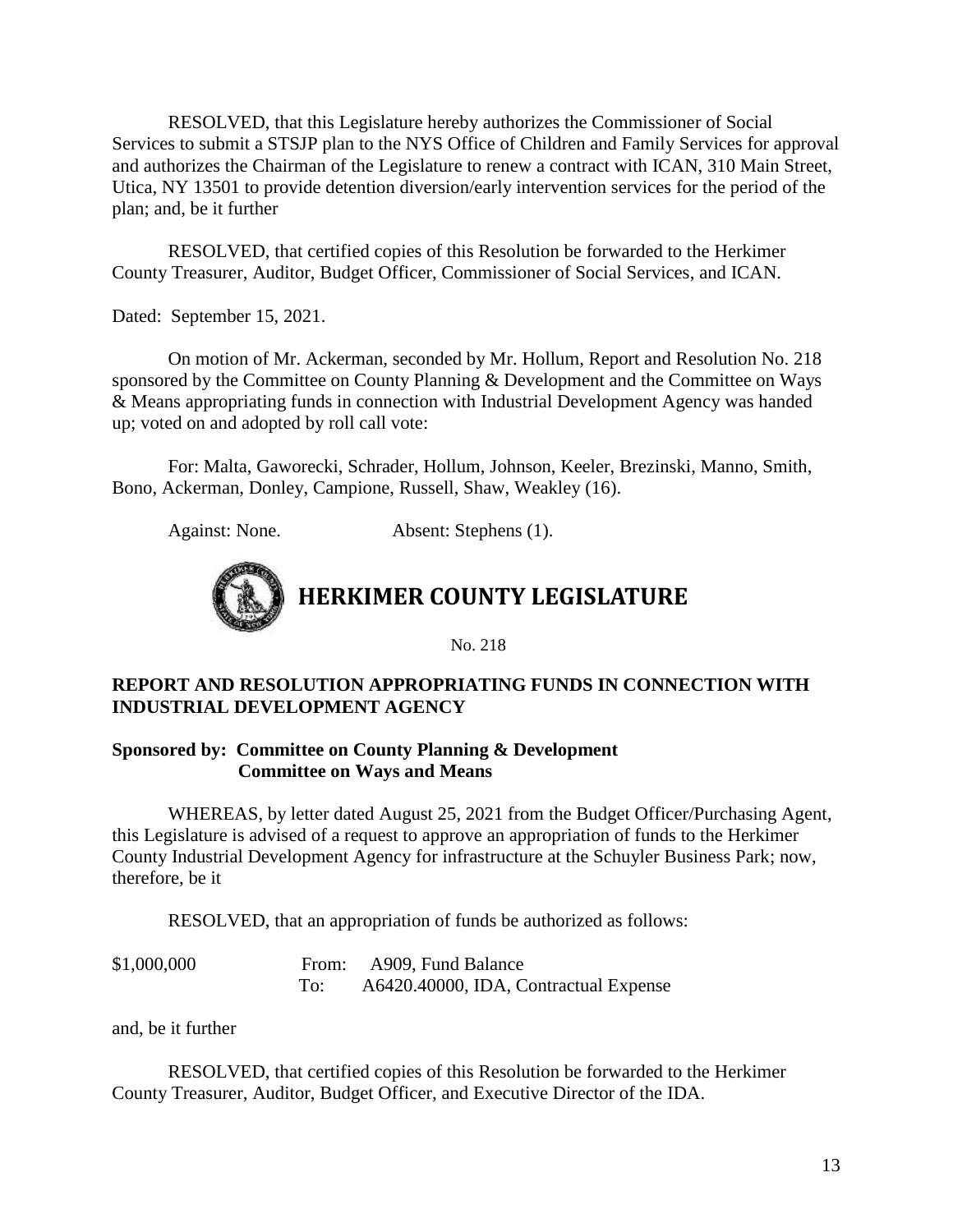Dated: September 15, 2021.

On motion of Mr. Campione, seconded by Mr. Donley, Report and Resolution No. 219 sponsored by the Committee on Public Safety & Emergency Management and the Committee on Ways & Means accepting grant from Division of Criminal Justice Services for Herkimer County District Attorney's Office was handed up; voted on and adopted by voice vote:

For: Ayes (16). Against: None. Absent: Stephens (1).



No. 219

#### **REPORT AND RESOLUTION ACCEPTING GRANT FROM DIVISION OF CRIMINAL JUSTICE SERVICES FOR HERKIMER COUNTY DISTRICT ATTORNEY'S OFFICE**

#### **Sponsored by: Committee on Public Safety/Emergency Management Committee on Ways and Means**

WHEREAS, by letter dated August 20, 2021 from the Herkimer County District Attorney's Office, this Legislature is advised of the receipt of an Aid to Prosecution Grant from the New York State Division of Criminal Justice Services; and

WHEREAS, said grant award is in the amount of \$30,200.00, and shall be effective for the term April 1, 2021 to March 31, 2022; now, therefore, be it

RESOLVED, that the Chairman of this Legislature is hereby authorized to e-sign the grant on behalf of the County of Herkimer with the New York State Division of Criminal Justice Services for the receipt by Herkimer County of an Aid to Prosecution Grant in the amount of \$30,200.00 for the period from April 1, 2021 to March 31, 2022; and, be it further

RESOLVED, that certified copies of this Resolution be forwarded to the Herkimer County Treasurer, Auditor, Budget Officer, and District Attorney.

Dated: September 15, 2021.

On motion of Mr. Malta, seconded by Mr. Weakley, Report and Resolution No. 220 sponsored by the Committee on Public Safety & Emergency Management and the Committee on Ways & Means authorizing contracts and amending budget in connection with Crime Victim Services Grant for District Attorney's Office was handed up; voted on and adopted by voice vote:

For: Ayes (16). Against: None. Absent: Stephens (1).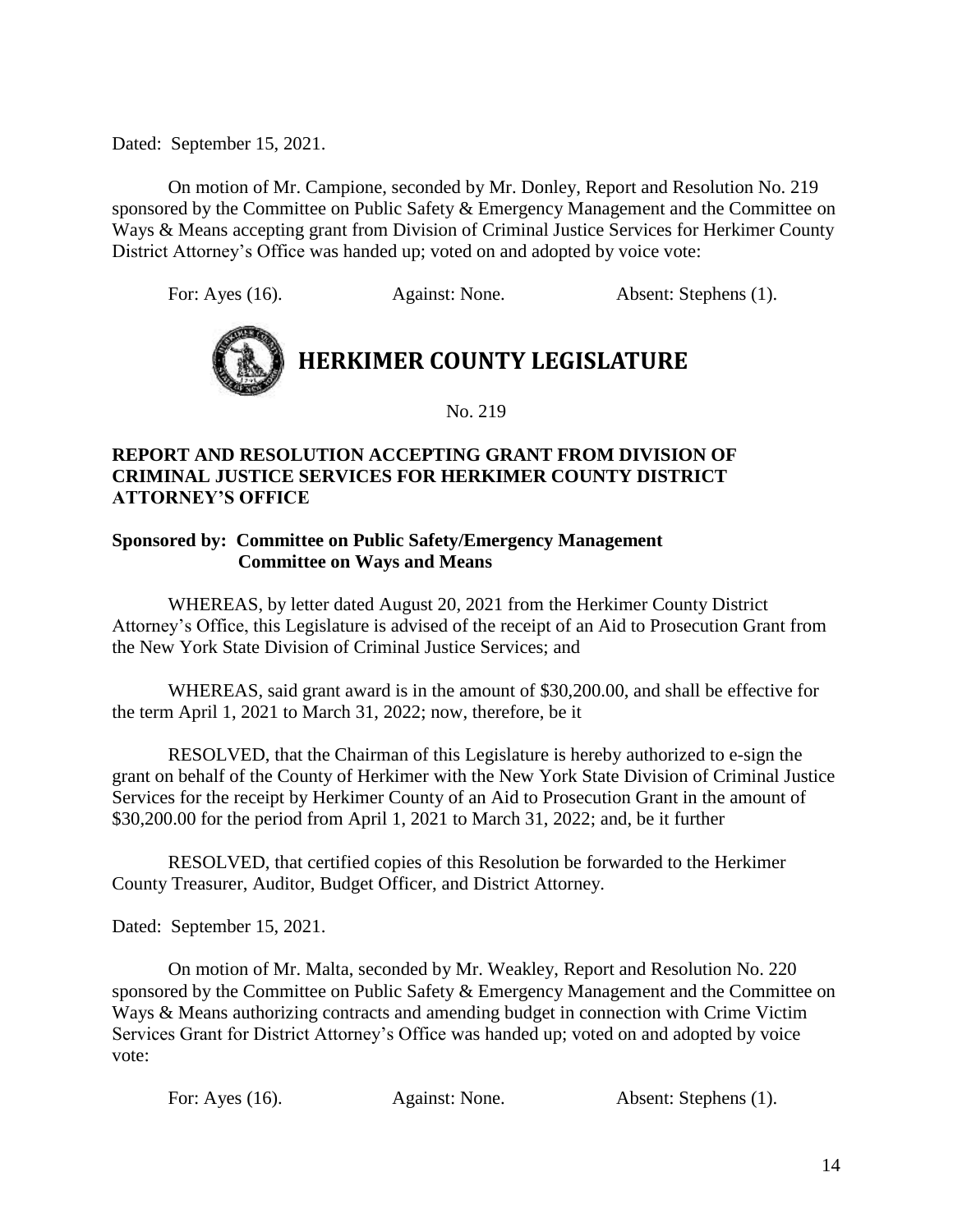

No. 220

#### **REPORT AND RESOLUTION AUTHORIZING CONTRACTS AND AMENDING BUDGET IN CONNECTION WITH CRIME VICTIM SERVICES GRANT FOR DISTRICT ATTORNEY'S OFFICE**

#### **Sponsored by: Committee on Public Safety/Emergency Management Committee on Ways and Means**

WHEREAS, by communication dated August 25, 2021 from Sheri Ferdula, Budget Officer, this Legislature is advised that the New York State Office of Victim Services has approved an award for a period from October 1, 2021 through September 30, 2022 for the Herkimer County Victim Services Program; and

WHEREAS, by said letter, the Budget Officer has advised of a request to amend the 2021 Budget and create a project DA02-19, when said grant awards are received for the Victim Services Program in the Office of the District Attorney's Office; now, therefore, be it

RESOLVED, that the Chairman of the Legislature is hereby authorized to execute and e-sign the contract for the Herkimer County Victim Services Program in the amount of \$48,839.82 for the period of October 1, 2021 to September 30, 2022; and, be it further

RESOLVED, that the above described grant is hereby accepted and that the 2021 budget be amended as follows:

#### Revenue:

| A1169.4389I, Crime Victims Coordinator, Federal Aid         | From:<br>To: | \$0<br>\$48,839.82 |
|-------------------------------------------------------------|--------------|--------------------|
| Appropriation:                                              |              |                    |
| A1169.10000-001, Victims Services Coordinator, Salaries     | From:        | \$0                |
|                                                             | To:          | \$37,665           |
| A1169.81000, Victims Services Coordinator, Retirement       | From:        | \$0                |
|                                                             | To:          | \$3,502            |
| A1169.83000, Victims Services Coordinator, Social Security  | From:        | \$0                |
|                                                             | To:          | \$2,335            |
| A1169.83500, Victims Services Coordinator, Medicare         | From:        | \$                 |
|                                                             | To:          | \$546              |
| A1169.84000, Victims Services Coordinator, Workers Comp     | From:        | \$0                |
|                                                             | To:          | \$848              |
| A1169.86000, Victims Services Coordinator, Health Insurance | From:        | \$0                |
|                                                             | To:          | \$3,943.82         |

and, be it further

RESOLVED, that certified copies of this Resolution be forwarded to the Herkimer County Treasurer, Auditor, Budget Officer, and District Attorney.

Dated: September 15, 2021.

On motion of Mr. Manno, seconded by Mr. Donley, Report and Resolution No. 221 sponsored by the Committee on Human Resources and the Committee on Ways & Means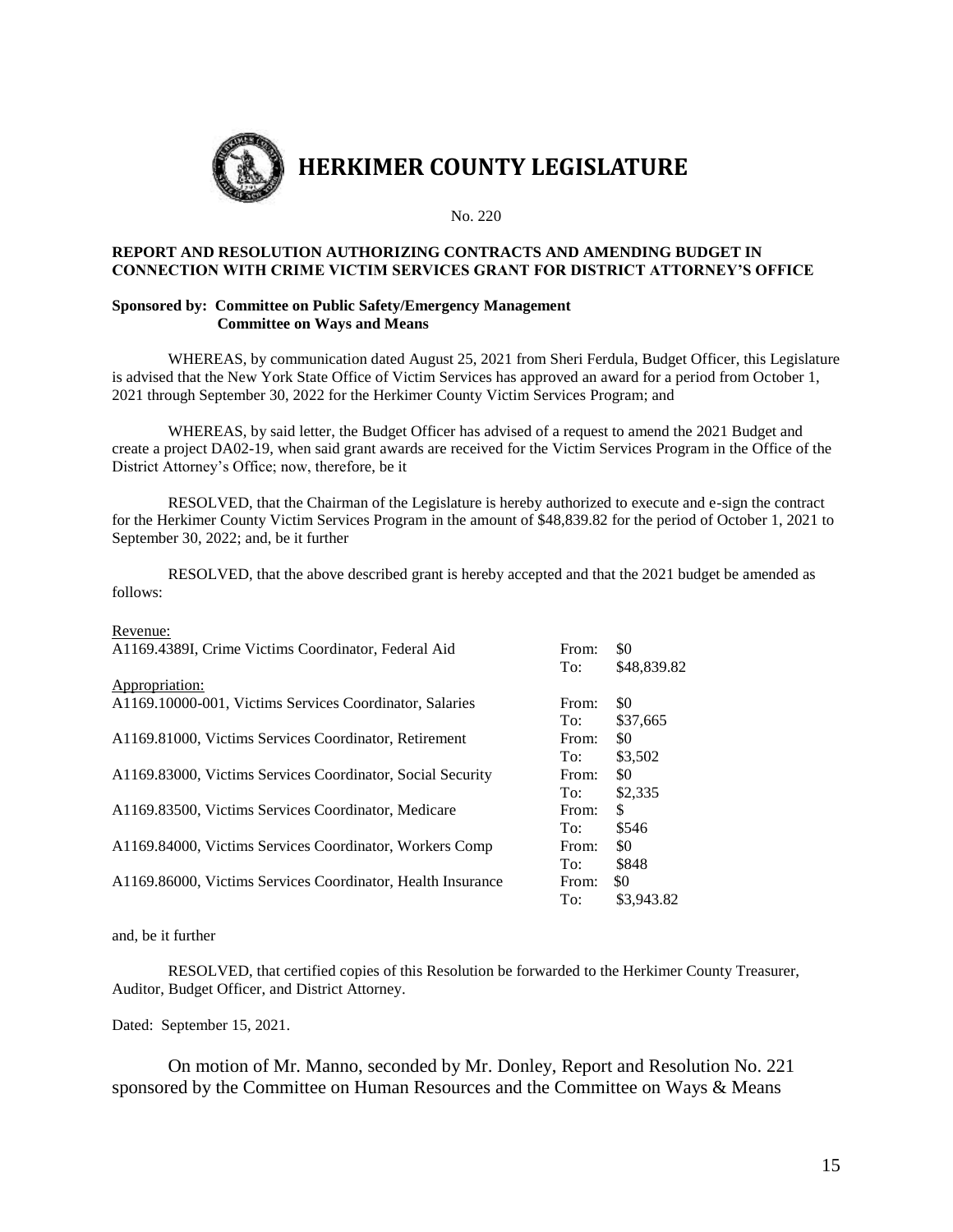authorizing contracts in connection with System of Care Grant in Public Health was handed up; voted on and adopted by voice vote:

For: Ayes (16). Against: None. Absent: Stephens (1).



No. 221

#### **REPORT AND RESOLUTION AUTHORIZING CONTRACTS IN CONNECTION WITH SYSTEM OF CARE GRANT IN PUBLIC HEALTH**

#### **Sponsored by: Committee on Human Resources Committee on Ways and Means**

WHEREAS, Public Health received a System of Care Grant which runs from September 30, 2019 through September 29, 2023 and it is necessary to enter into agreements in order to fulfill the requirements and goals of the grant; and

WHEREAS, by letter dated August 26, 2021 from Christina Cain, Director of Public Health, she has requested to enter into the following contracts:

- 1. **Bassett Healthcare** Mary Imogene Bassett Hospital, DBA Bassett Medical Center, 1 Atwell Rd, Cooperstown NY 13326
	- \$2,500 Data analysis of Youth Risk Behavior Survey (YRBS)
- 2. **BOCES** Sandy Sherwood, 352 Gros Blvd., Herkimer, NY 13350
	- Up to \$35,000 to renew DESSA licenses (number of licenses is dependent on the number of students, so will vary from year to year)
- 3. **ICAN** Steve Bulger, 310 Main St., Utica, NY 13501
	- \$492,492 for Project Director, Lead Family Contact, Lead Referral Supervisor, System of Care Support Coordinator, Behavioral Health Clinician, SPIN Services (Support Service Provision for Individual Needs), Marketing Coordinator (0.1 %), CEO (0.15%), Training, Outreach, Office Space, and Administrative fees.
- 4. **SUNY Poly** 35 State St., Albany, NY 12203 (Research Foundation for SUNY Poly) \$150,000 for evaluation of data required by the grant
- 5. **The Neighborhood Center** Sandra Soroka, 624 Elizabeth St., Utica, NY 13501
	- \$70,455 for Mobile Crisis Assessment Team (0.25%) 24 hour on-call service and a part-time Social Worker and Psychiatric Nurse Practitioner
- 6. **The Paige Group** Carrie McMurray, Paige Marketing Communications Group, Inc., 258 Genesee Street, Suite 204, Utica, NY 13502
	- \$20,000 for continuation of the Social Marketing campaign, as required by SAMHSA
- 7. **Catholic Charities of Herkimer County -** Maureen Petrie, 61 West St., Ilion, NY 13357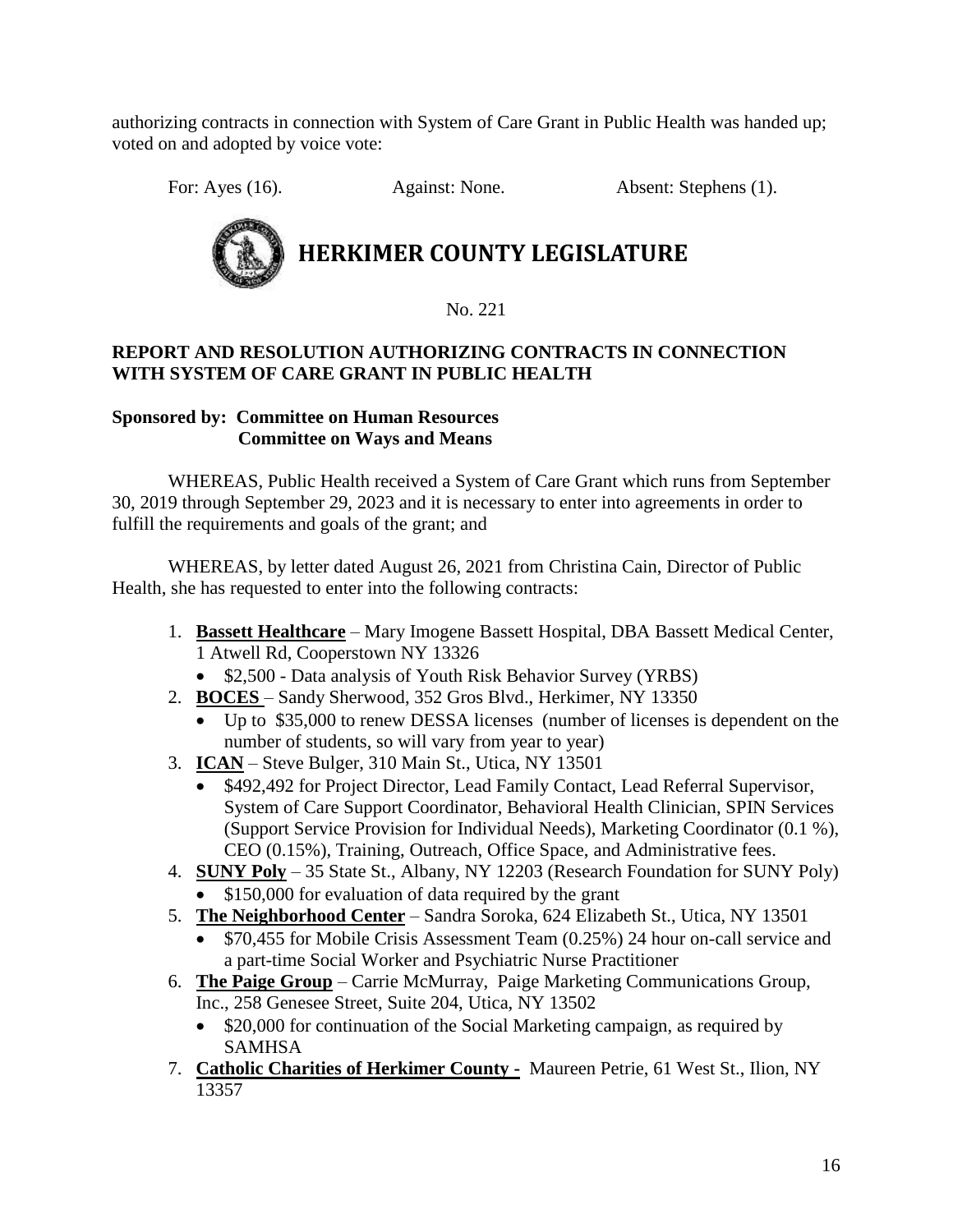- \$84,000 for the services of a full-time Youth Engagement Specialist and costs associated with events and activities connected to the System of Care Project
- 8. **Cornell Cooperative Extension of Oneida County, Child Care Council** Mary Beth McEwen, Executive Director, 121 Second Street, Oriskany, NY 13424.
	- \$125,000 for a full time Subject Educator, and expenses related to the grant position (travel, supplies)

now, therefore, be it

RESOLVED, that the above contracts are approved contingent upon County Attorney approval, and that the Chairman is authorized to execute said contracts; and, be it further

RESOLVED, that certified copies of this Resolution be forwarded to the Herkimer County Treasurer, Auditor, Budget Officer, Director of Public Health, Commissioner of Social Services, Director of the Youth Bureau, and the above listed agencies.

Dated: September 15, 2021.

On motion of Mr. Hollum, seconded by Mr. Gaworecki, Report and Resolution No. 222 sponsored by the Committee on Administration/Veterans' Affairs and the Committee on Ways & Means authorizing reimbursement to Blessed Sacrament Church was handed up; voted on and adopted by voice vote:

For: Ayes (16). Against: None. Absent: Stephens (1).



## **HERKIMER COUNTY LEGISLATURE**

No. 222

#### **REPORT AND RESOLUTION AUTHORIZING REIMBURSEMENT TO BLESSED SACRAMENT CHURCH**

#### **Sponsored by: Committee on Administration/Veterans' Affairs Committee on Ways and Means**

WHEREAS, by letter dated August 30, 2021 from Kim S. Tranter and Robert A. Drumm, Commissioners of Elections, this Legislature is advised of a request to reimburse Blessed Sacrament Church for installation of a handrail and improvement to a handicap accessible ramp for early voting; now, therefore, be it

RESOLVED, that authorization is given for reimbursement to Blessed Sacrament Church for installation of a handrail and improvement to a handicap accessible ramp for early voting in the amount of \$2,700; and, be it further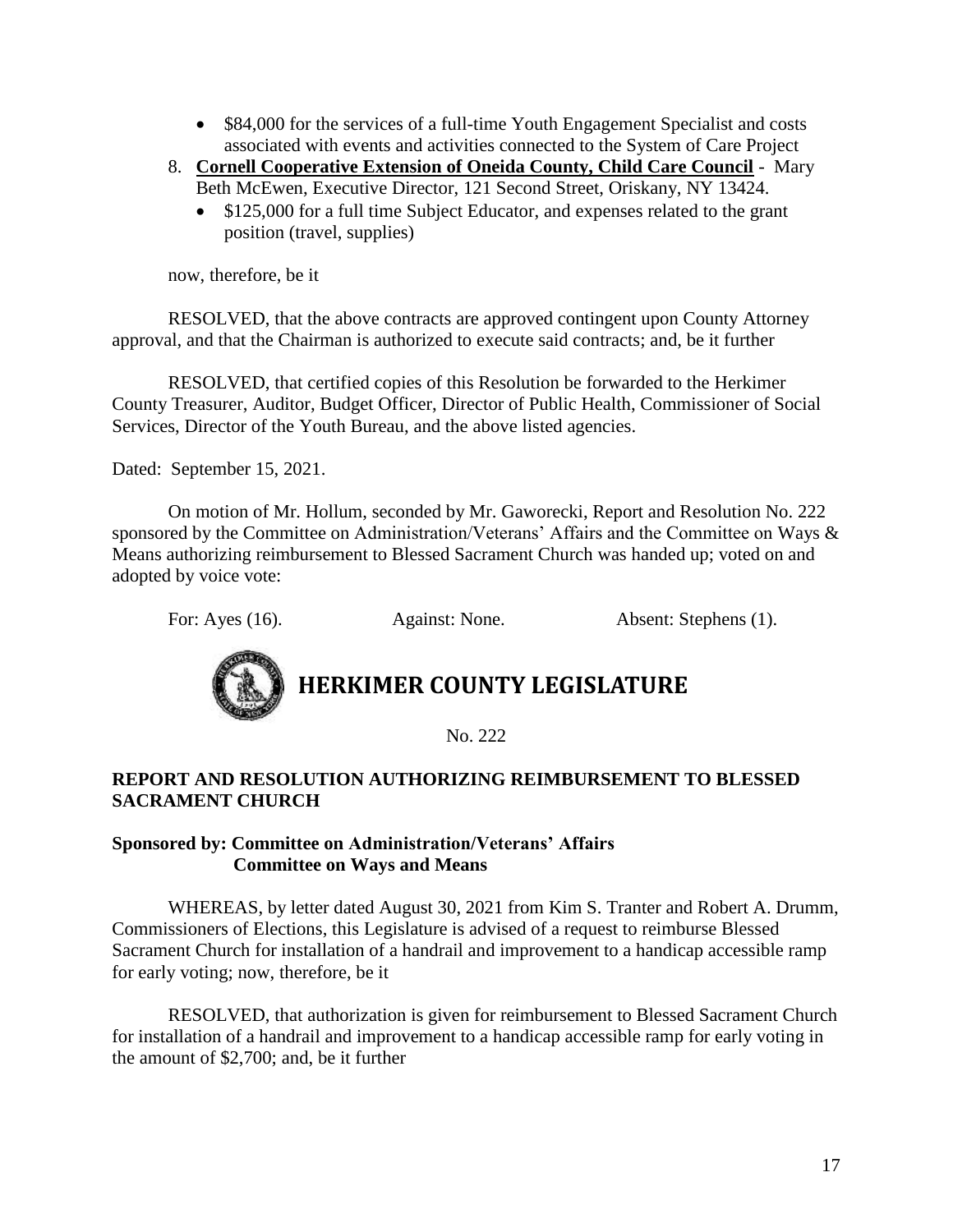RESOLVED, that certified copies of this Resolution be forwarded to the Herkimer County Treasurer, Auditor, Budget Officer, and Commissioners of Elections.

Dated: September 15, 2021.

On motion of Mr. Schrader, seconded by Mr. Russell, Report and Resolution No. 223 sponsored by the Committee on Ways & Means accepting funding, amending budget, and creating accounts in connection with American Rescue Plan funding was handed up; voted on and adopted by voice vote:

For: Ayes (16). Against: None. Absent: Stephens (1).



No. 223

#### **REPORT AND RESOLUTION ACCEPTING FUNDING, AMENDING BUDGET, AND CREATING ACCOUNTS IN CONNECTION WITH AMERICAN RESCUE PLAN FUNDING**

#### **Sponsored by: Committee on Ways and Means**

WHEREAS, by letter dated August 25, 2021 from Sheri Ferdula, Budget Officer/Purchasing Agent, this Legislature is advised that it is necessary to accept the American Rescue Plan funding, amend the budget and create accounts; now, therefore, be it

RESOLVED, that the above described funding is accepted and the 2021 Herkimer County Budget is hereby amended in the amounts listed as follows:

| Create:                                          |                |
|--------------------------------------------------|----------------|
| <b>Revenue:</b>                                  |                |
| A4089, Federal Aid, ARP                          | \$5,955,248.50 |
|                                                  |                |
| <b>Expense:</b>                                  |                |
| A1989A.46000, ARP Funding, Miscellaneous Expense | \$5,955,248.50 |

and, be it further

RESOLVED, that certified copies of this Resolution be forwarded to the Herkimer County Treasurer, Auditor, and Budget Officer.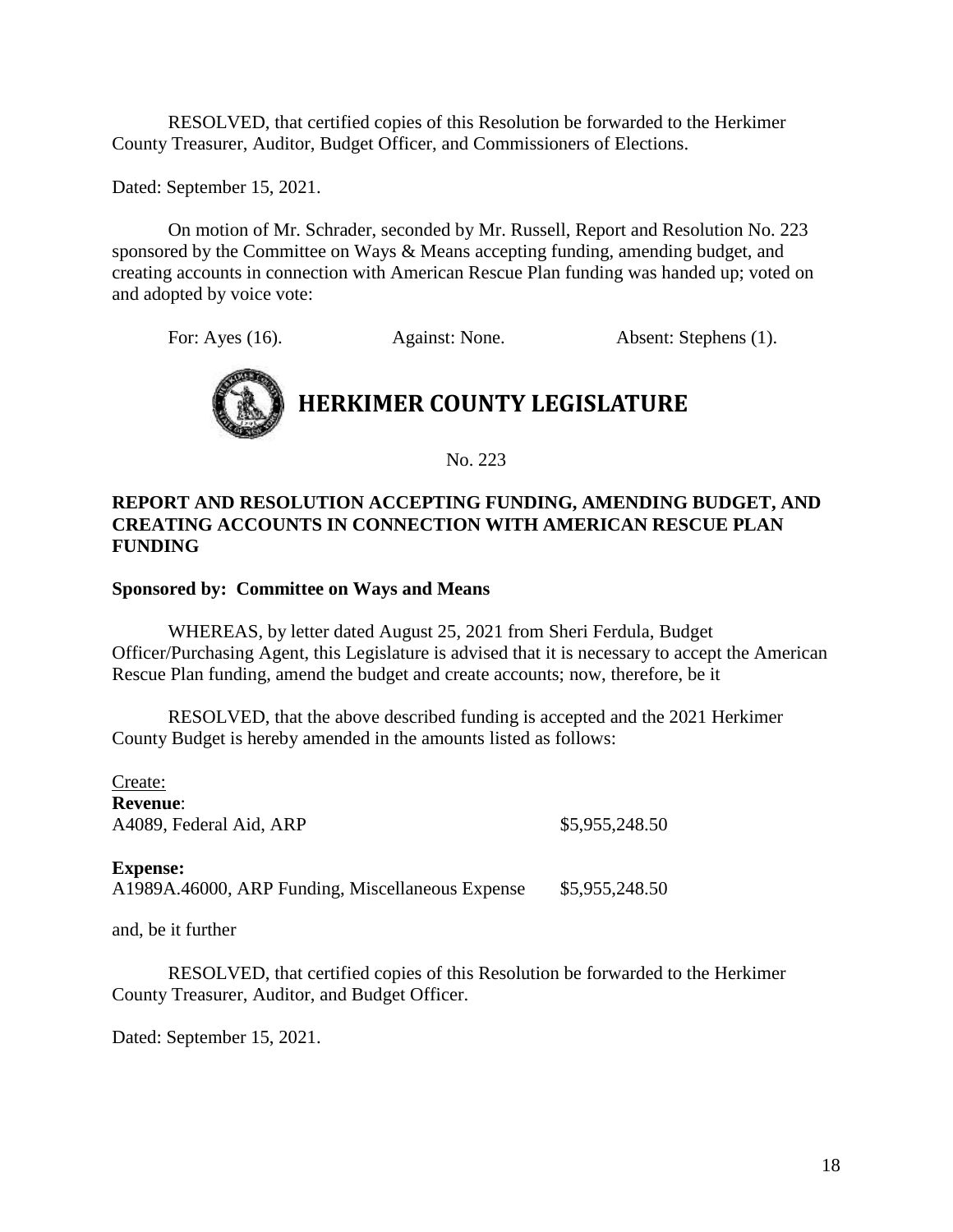On motion of Mr. Russell, seconded by Mr. Gaworecki, Report and Resolution No. 224 sponsored by the Committee on Ways & Means amending Resolution No. 154 of 2021 was handed up; voted on and adopted by voice vote:

For: Ayes (16). Against: None. Absent: Stephens (1).



No. 224

#### **REPORT AND RESOLUTION AMENDING RESOLUTION NO. 154 OF 2021**

#### **Sponsored by: Committee on Ways and Means**

WHEREAS, Resolution No. 154 of 2021 established accounts and amended the budget for funding provided to Public Health from the American Rescue Plan; and

WHEREAS, by communication dated August 30, 2021 from Sheri Ferdula, Budget Officer, this Legislature is advised that new guidance is requiring a different method of distribution for this funding; now, therefore, be it

RESOLVED, that Resolution No. 154 of 2021 be amended to read as follows:

Create: A4010A.4089A, PH ARP, Federal Aid A4010A.44000, PH ARP, Contracted Services

Transfer:

| \$95,000 | From: A4089A, Federal Aid, ARP Funding<br>A4010A.4089A, PH ARP, Federal Aid<br>To:              |
|----------|-------------------------------------------------------------------------------------------------|
| \$95,000 | From: A1989A.46000, ARP, Miscellaneous Expense<br>To: A4010A.44000, PH ARP, Contracted Services |

and, be it further

RESOLVED, that in all other respects, Resolution No. 154 of 2021 shall remain in full force and effect; and, be it further

RESOLVED, that certified copies of this Resolution be forwarded to the Herkimer County Treasurer, Auditor, and Budget Officer.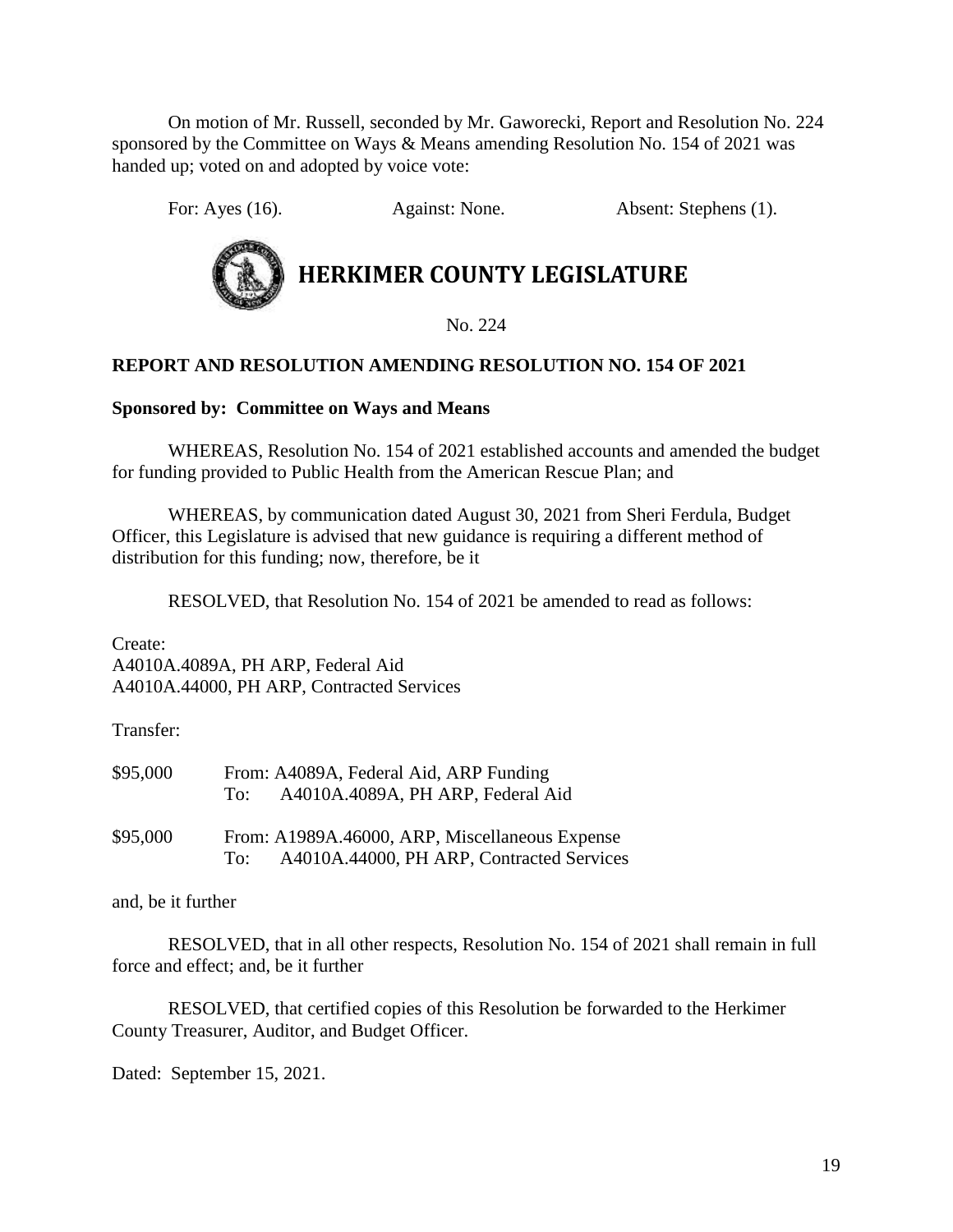On motion of Mr. Russell, seconded by Mr. Donley, Report and Resolution No. 225 sponsored by the Committee on Ways & Means amending Resolution No. 162 of 2021 was handed up; voted on and adopted by voice vote:

For: Ayes (16). Against: None. Absent: Stephens (1).



No. 225

#### **REPORT AND RESOLUTION AMENDING RESOLUTION NO. 162 OF 2021**

#### **Sponsored by: Committee on Ways and Means**

WHEREAS, Resolution No. 162 of 2021 established accounts and amended the budget for funding provided to the District Attorney from the American Rescue Plan; and

WHEREAS, by communication dated August 30, 2021 from Sheri Ferdula, Budget Officer, this Legislature is advised that new guidance is requiring a different method of distribution for this funding; now, therefore, be it

RESOLVED, that Resolution No. 162 of 2021 be amended to read as follows:

Create: A1165C.4089A, DA ARP, Federal Aid A1165C.40000, DA ARP, Contractual

Transfer:

| \$25,000 | From: A4089A, Federal Aid, ARP Funding<br>A1165C.4089A, DA ARP, Federal Aid<br>To:      |
|----------|-----------------------------------------------------------------------------------------|
| \$25,000 | From: A1989A.46000, ARP, Miscellaneous Expense<br>To: A1165C.40000, DA ARP, Contractual |

and, be it further

RESOLVED, that in all other respects, Resolution No. 162 of 2021 shall remain in full force and effect; and, be it further

RESOLVED, that certified copies of this Resolution be forwarded to the Herkimer County Treasurer, Auditor, and Budget Officer.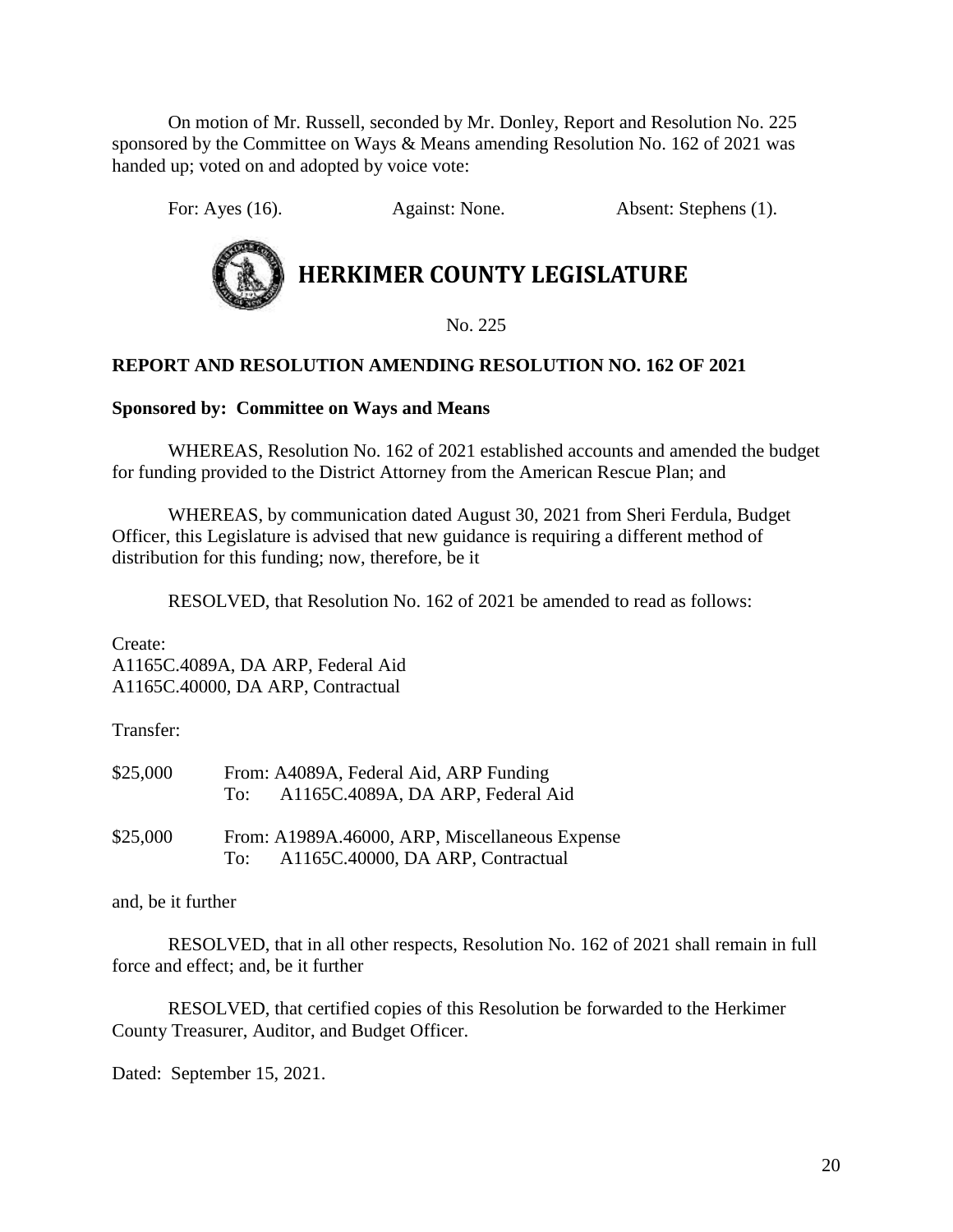On motion of Mr. Schrader, seconded by Mr. Keeler, Report and Resolution No. 226 sponsored by the Committee on Information Services and the Committee on Ways & Means authorizing purchase, creating account, and transferring funds was handed up; voted on and adopted by voice vote:

For: Ayes (16). Against: None. Absent: Stephens (1).



**HERKIMER COUNTY LEGISLATURE**

No. 226

#### **REPORT AND RESOLUTION AUTHORIZING PURCHASE, CREATING ACCOUNT, AND TRANSFERRING FUNDS**

#### **Sponsored by: Committee on Information Services Committee on Ways & Means**

WHEREAS, by letter dated July 22, 2021, Michael Testa, Deputy Director of Information Services, has requested purchases to upgrade existing computer equipment; and

WHEREAS, the quote consists of Virtual server replacement, switches for the servers, core switch replacement between the buildings, new fiber runs between the building core switches and up to the data center, and upgrading the Microsoft licensing for the server, at a total cost of \$363,438; and

WHEREAS, by letter dated August 25, 2021, from Sheri A. Ferdula, Budget Officer/Purchasing Agent, this Legislature is advised that the creation of a new account and transfers of funds will be necessary for said purchase; now, therefore, be it

RESOLVED, that the above described purchase in the amount of \$363,438 is approved; and, be it further

RESOLVED, that the Herkimer County Treasurer be, and she hereby is, authorized and directed to create an account and to transfer the following sum from and to the following accounts in the 2021 Budget:

| \$363,438 |     | From: A4089, Federal Aid, ARP Funding                  |
|-----------|-----|--------------------------------------------------------|
|           | To: | $A1680A.4089A$ , IS ARP (create)                       |
| \$363,438 |     | From: A1989A.46000, ARP Funding, Miscellaneous Expense |
|           | To: | A1680A.22000, IS ARP, Computer Equipment (create)      |

and, be it further

RESOLVED, that certified copies of this Resolution be forwarded to the Herkimer County Treasurer, Auditor, Budget Officer, and Director of Information Services.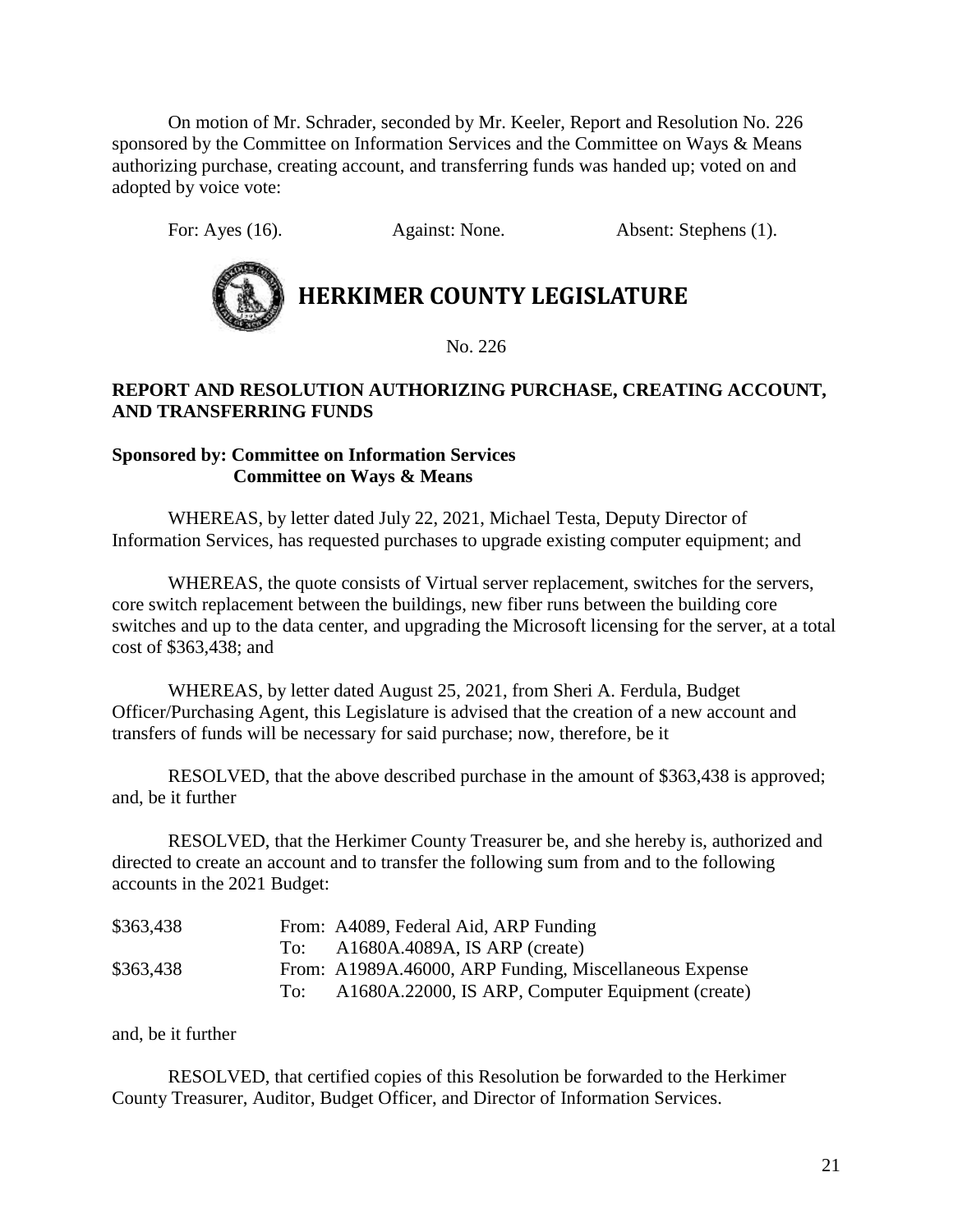Dated: September 15, 2021.

On motion of Mr. Ackerman, seconded by Mr. Schrader, Report and Resolution No. 227 sponsored by the Committee on Information Services and the Committee on Ways & Means authorizing purchase and transferring funds in Information Services was handed up; voted on and adopted by voice vote:

For: Ayes (16). Against: None. Absent: Stephens (1).



No. 227

#### **REPORT AND RESOLUTION AUTHORIZING PURCHASE AND TRANSFERRING FUNDS IN INFORMATION SERVICES**

#### **Sponsored by: Committee on Information Services Committee on Ways & Means**

WHEREAS, by letter dated August 25, 2021, Kathy Wright, Director of Information Services, has requested to purchase 27 new switches to be placed throughout the County buildings; and

WHEREAS, the quote was received from Network Craze to replace all 27 switches for a total of \$112,530, which includes the cost of the switches and software and maintenance on all the units for five years; and

WHEREAS, by letter dated August 25, 2021, from Sheri A. Ferdula, Budget Officer/Purchasing Agent, this Legislature is advised that transfers of funds will be necessary for said purchase; now, therefore, be it

RESOLVED, that the above described purchase in the amount of \$112,530 is approved; and, be it further

RESOLVED, that the Herkimer County Treasurer be, and she hereby is, authorized and directed to transfer the following sum from and to the following accounts in the 2021 Budget:

| \$112,530 |     | From: A4089, Federal Aid, ARP Funding<br>To: A1680A.4089A, IS ARP                                  |
|-----------|-----|----------------------------------------------------------------------------------------------------|
| \$112,530 | To: | From: A1989A.46000, ARP Funding, Miscellaneous Expense<br>A1680A.22000, IS ARP, Computer Equipment |

and, be it further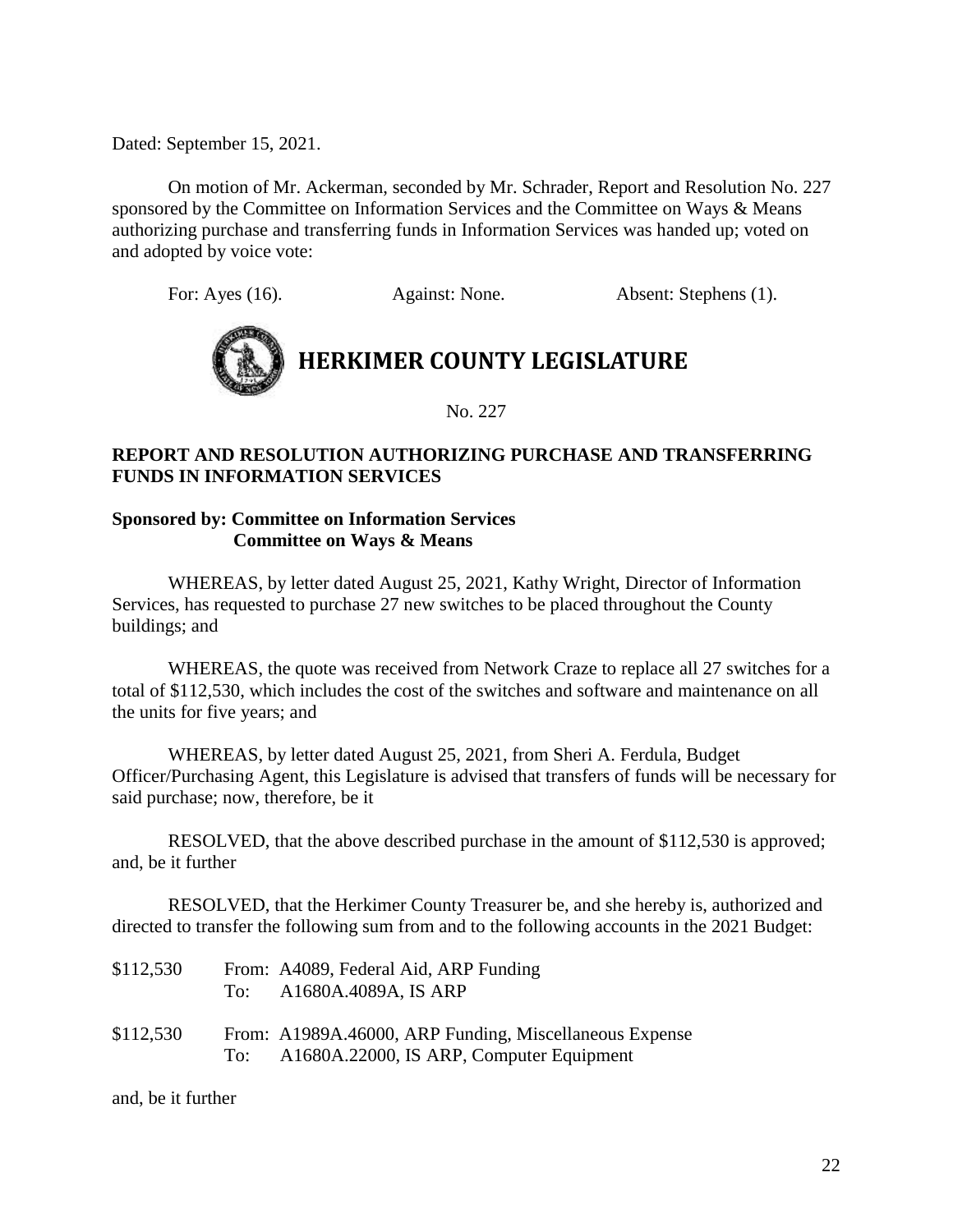RESOLVED, that certified copies of this Resolution be forwarded to the Herkimer County Treasurer, Auditor, Budget Officer, and Director of Information Services.

Dated: September 15, 2021.

On motion of Mr. Campione, seconded by Mr. Donley, Report and Resolution No. 228 sponsored by the Committee on Public Safety & Emergency Management and the Committee on Ways & Means authorizing retention of counsel in connection with appeal by RAG Herkimer, LLC of fair market value determination of real property taken by eminent domain for construction of new Herkimer County Correctional Facility was handed up; voted on and adopted by voice vote:

For: Ayes (16). Against: None. Absent: Stephens (1).



## **HERKIMER COUNTY LEGISLATURE**

No. 228

#### **REPORT AND RESOLUTION AUTHORIZING RETENTION OF COUNSEL IN CONNECTION WITH APPEAL BY RAG HERKIMER, LLC OF FAIR MARKET VALUE DETERMINATION OF REAL PROPERTY TAKEN BY EMINENT DOMAIN FOR CONSTRUCTION OF NEW HERKIMER COUNTY CORRECTIONAL FACILITY**

#### **Sponsored by: Committee on Public Safety/Emergency Management Committee on Ways & Means**

WHEREAS, by Resolution No. 287 of November 15, 2017, the West Firm, 677 Broadway, 8<sup>th</sup> Floor, Albany, NY 12207 was retained to render legal services in connection with the eminent domain process for construction of the new Herkimer County Correctional Facility on the former "P & C" site; and

WHEREAS, by Resolution No. 287 of 2017, the West Firm was retained for eminent domain proceedings at the rate of \$350 per hour for partner time and \$225 and \$210 per hour for associate time; and

WHEREAS, this Legislature has been informed that RAG Herkimer, LLC has filed a Notice of Appeal of the Decision of Hon. Charles Merrell on April 23, 2021 that set a value for the former "P  $&$  C" site of \$575,600.00; and

WHEREAS, legal counsel will be necessary to defend the above valuation in the appellate courts; now, therefore, be it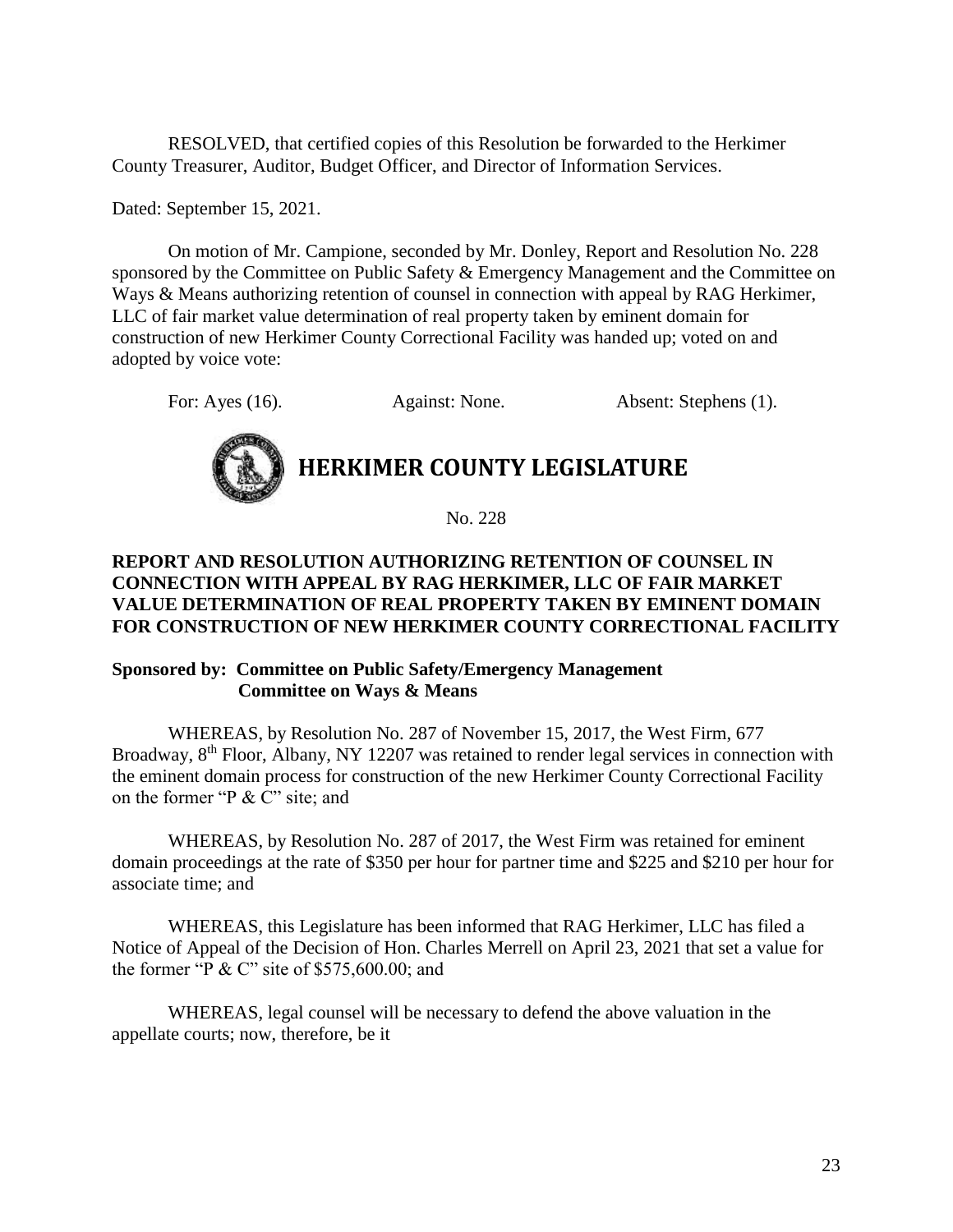RESOLVED, that the West Firm continue to be retained to render legal services at the above rates, with the maximum amount of \$25,000.00 in the appeal of RAG Herkimer, LLC of the valuation of the former "P  $\& C$  site; and, be it further

RESOLVED, that copies of this Resolution be sent to the County Treasurer, Auditor, Budget Officer, County Attorney, and the West Firm.

Dated: September 15, 2021.

On motion of Mr. Shaw, seconded by Mr. Hollum, Report and Resolution No. 229 sponsored by the Committee on Ways & Means authorizing and approving a settlement agreement to an action relating to the opioid crisis was handed up; voted on and adopted by voice vote:

For: Ayes (16). Against: None. Absent: Stephens (1).



## **HERKIMER COUNTY LEGISLATURE**

No. 229

#### **REPORT AND RESOLUTION AUTHORIZING AND APPROVING A SETTLEMENT AGREEMENT TO AN ACTION RELATING TO THE OPIOID CRISIS**

#### **Sponsored by: Committee on Ways & Means**

WHEREAS, there is pending the matter of County of Suffolk v. Purdue Pharma L.P., et al, under Index No. 400000/2017 in the Supreme Court, Suffolk County, regarding the opioid addition crisis, in which the County of Herkimer is a named Plaintiff in the action (the "Action"); and

WHEREAS, the Action is against several defendants, including Manufacturers of Opioids, Distributors of Opioids and Retail Chain Pharmacies; and

WHEREAS, the Action alleges several causes of action against defendants Johnson  $\&$ Johnson, Janssen Pharmaceuticals, Inc., Ortho-McNeil-Janssen Pharmaceuticals, Inc. and Janssen Pharmaceutica, Inc. ("J & J") based on claims that J & J contributed to the opioid epidemic by falsely promoting prescription opioids it manufactured and sold and by falsely promoting the increased use of opioids directly and generally through various "front groups" and failing to implement measures to prevent diversion of prescription opioids in connection with distribution of its products, all of which contributed to a public health crisis in Herkimer County; and

WHEREAS, J & J has offered to settle the County of Herkimer's claims against it by paying the sum of between approximately \$164,043.60 (Worst Case Scenario Value) and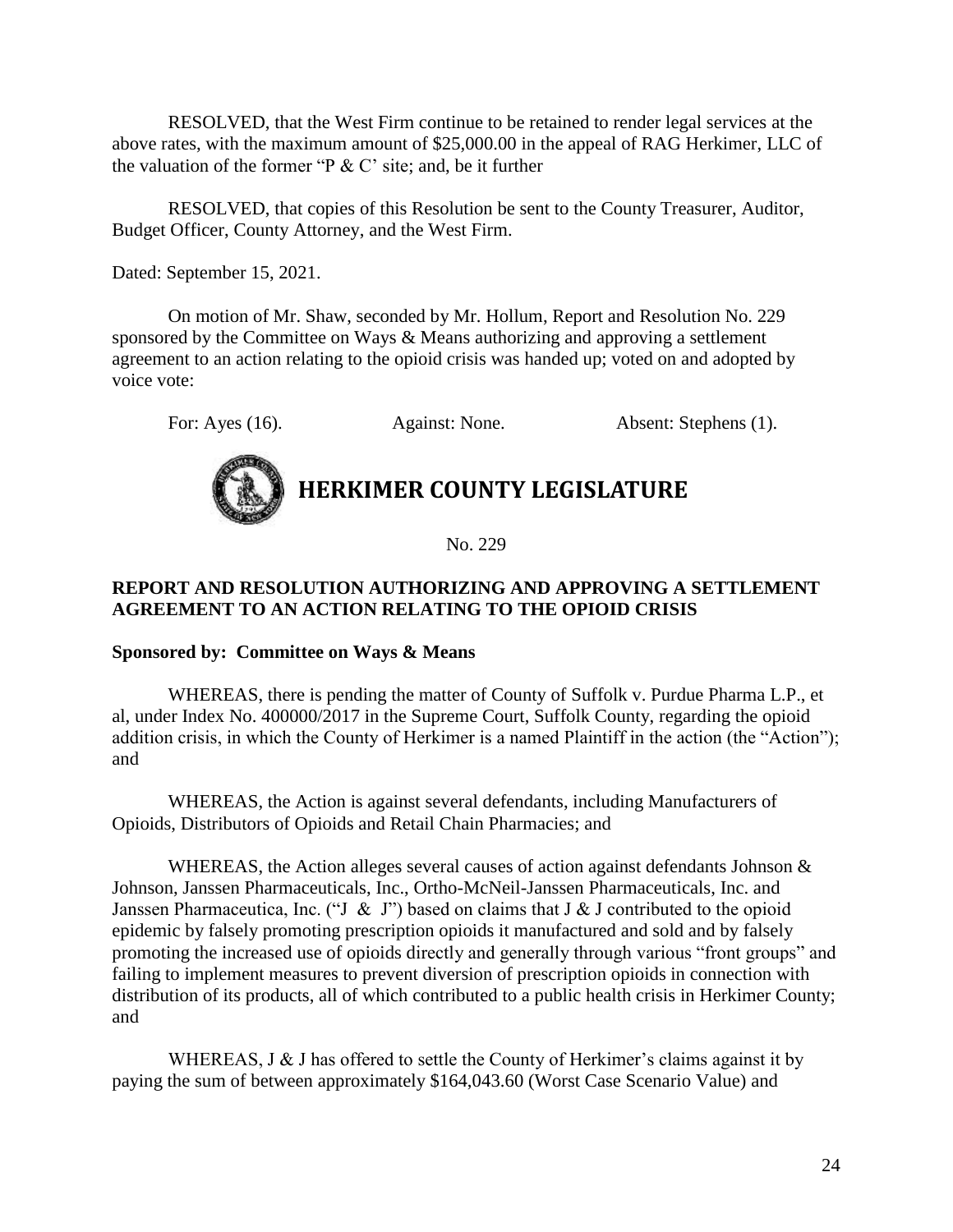\$382,840.91 (Best Case Scenario Value) over ten (10) years to be used for restitution and abatement and agreeing to not manufacture, sell or promote opioids; and

WHEREAS, it is in the best interest of the County of Herkimer to resolve this matter with respect to J & J without further litigation and enter into the proposed Settlement Agreement and Release ("Agreement") together with other such documents as may be necessary and appropriate, to avoid protracted litigation; now, therefore, be it

RESOLVED, that the Chairman of the Herkimer County Legislature is authorized, subject to County Attorney approval, to execute the proposed Agreement in a form substantially similar thereto and to execute such other documents as may be necessary and appropriate to effectuate the settlement with  $J & J$ ; and, be it further

RESOLVED, that this Legislature declares itself as lead agency pursuant to State Environmental Quality Review Act (SEQRA) and hereby finds and determines that the adoption of this resolution constitutes a Type II action pursuant to 6 NYCRR Sections 617.5( c) (26) and (33) and Environmental Conservation Law Section 8-0109(2) with a determination of no environmental significance, and that no further environmental review is required; and, be it further

RESOLVED, that certified copies of this Resolution be forwarded to the Herkimer County Treasurer, Auditor, Budget Officer, County Attorney, Herkimer County Personnel Officer, and Simmons Hanly Conroy.

Dated: September 15, 2021.

On motion of Mr. Keeler, seconded by Mr. Donley, Report and Resolution No. 230 sponsored by the Committee on Human Resources and the Committee on Ways & Means amending budget in connection with Upper Payment Limit was handed up; voted on and adopted by voice vote:

For: Ayes (16). Against: None. Absent: Stephens (1).

# **HERKIMER COUNTY LEGISLATURE**

No. 230

#### **REPORT AND RESOLUTION AMENDING BUDGET IN CONNECTION WITH UPPER PAYMENT LIMIT**

#### **Sponsored by: Committee on Human Resources Committee on Ways and Means**

WHEREAS, by letter dated September 9, 2021, from Timothy Seymour, Commissioner of Social Services, this Legislature is advised that the Centers for Medicare & Medicaid Services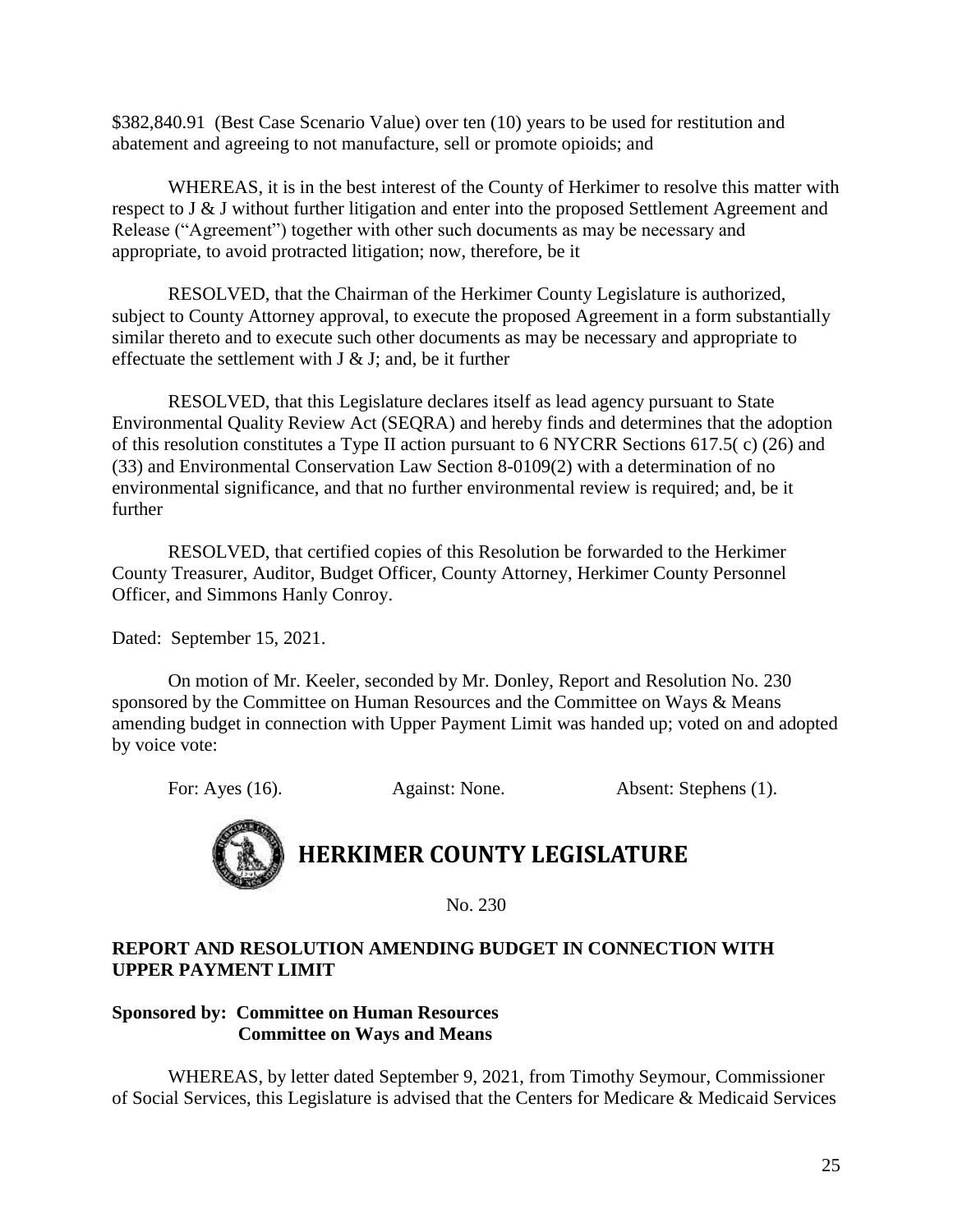(CMS) has approved a Medicaid State Plan Amendment that has authorized Upper Payment Limit (UPL) payments in New York; which applies to County operated free standing clinics which Herkimer County's Mental Health Clinic qualifies for; and

WHEREAS, by letter dated September 8, 2021 from Sheri Ferdula, Budget Officer/Purchasing Agent, this Legislature is advised that the payment amount for Herkimer County is \$40,835.31, and in order to receive this amount, a local share of \$20,417.66 must be submitted to the New York State Department of Health, and that an amendment to the 2021 budget is necessary; now, therefore, be it

RESOLVED, that the 2021 Herkimer County Budget is hereby amended as follows:

| A4320.3490, Mental Health, State Aid              |             | From: \$375,819                                         |
|---------------------------------------------------|-------------|---------------------------------------------------------|
| A4320.4490, Mental Health, Federal Aid            |             | To: \$396,236.66<br>From: \$80,000<br>To: $$100,417.65$ |
| A4320.46000, Mental Health, Miscellaneous Expense | From: \$400 | To: $$20,817.66$                                        |

and, be it further

RESOLVED, that certified copies of this Resolution be forwarded to the Herkimer County Treasurer, Auditor, Budget Officer, Director of Community Services, and Commissioner of Social Services.

Dated: September 15, 2021.

On motion of Mr. Malta, seconded by Mr. Hollum, Report and Resolution No. 231 sponsored by the Committee on Ways & Means amending Resolution No. 307 of 2020 was handed up; voted on and adopted by roll call vote:

For: Malta, Gaworecki, Schrader, Hollum, Johnson, Keeler, Brezinski, Manno, Smith, Bono, Ackerman, Donley, Campione, Russell, Shaw, Weakley (16).

Against: None. Absent: Stephens (1).



## **HERKIMER COUNTY LEGISLATURE**

No. 231

#### **REPORT AND RESOLUTION AMENDING RESOLUTION NO. 307 OF 2020**

**Sponsored by: Committee on Ways and Means**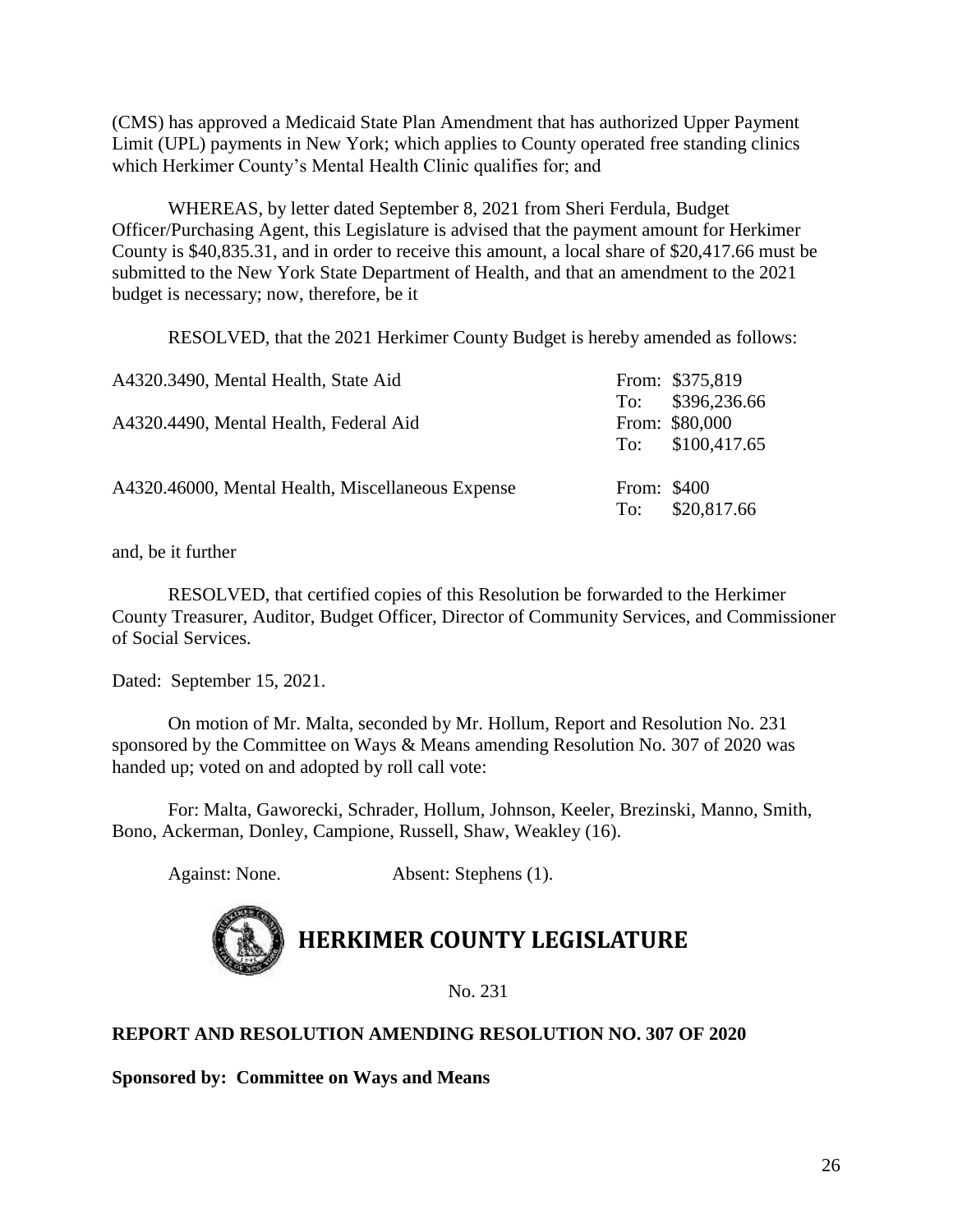WHEREAS, Resolution No. 307 of 2020 adopted the hourly salary schedule; and

WHEREAS, by letter dated September 8, 2021, Kimberlee A. Enea, County Treasurer, has requested to amend the hourly salary schedule in the Treasurer's Department; and

WHEREAS, by letter dated September 9, 2021, Steven R. Billings, Personnel Officer, this Legislature is advised of a request to amend Resolution No. 307 of 2020 to add an Account Clerk position in Account A1326 at an hourly pay rate of \$16.25; and

WHEREAS, your Committee has taken this matter under advisement and recommend said change; now, therefore, be it

RESOLVED, that the hourly salary schedule be amended to add an Account Clerk position in Account A1326 at an hourly pay rate of \$16.25; and, be it further

RESOLVED, that certified copies of this Resolution be forwarded to the Herkimer County Treasurer, Auditor, Budget Officer, and Personnel Officer.

Dated: September 15, 2021.

On motion of Mr. Russell, seconded by Mr. Gaworecki, Report and Resolution No. 232 sponsored by the Committee on Ways & Means concerning Stop-Loss coverage for Health Insurance was handed up; voted on and adopted by voice vote:

For: Ayes (16). Against: None. Absent: Stephens (1).



**HERKIMER COUNTY LEGISLATURE**

No. 232

#### **REPORT AND RESOLUTION CONCERNING STOP-LOSS COVERAGE FOR HEALTH INSURANCE**

#### **Sponsored by: Committee on Ways and Means**

WHEREAS, by letter dated September 9, 2021, from Steven R. Billings, Personnel Officer, this Legislature is advised and your Committee has determined that stop-loss insurance coverage for the County's health insurance plans for 2022 would best be provided by Excellus Health Plan, Inc.; now, therefore, be it

RESOLVED, that a contract be entered into with Excellus Health Plan, Inc., Utica Business Park, 12 Rhoads Drive, Utica, NY 13502, for health insurance stop-loss coverage for the County of Herkimer for the period January 1, 2022 through December 31, 2022 at a quoted annual premium of \$34.10 per participant per month, with an annual deductible of \$225,000; and, be it further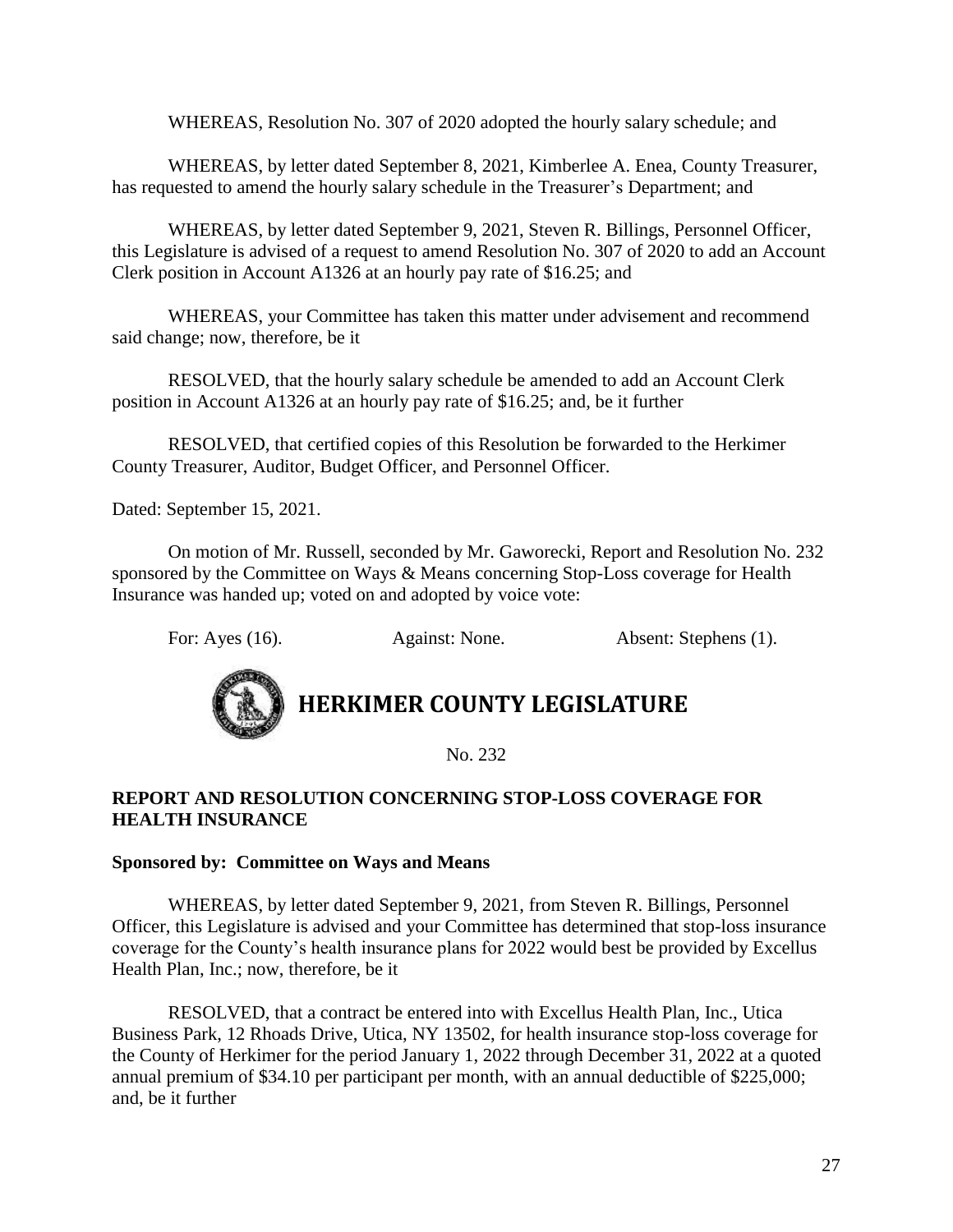RESOLVED, that the Chairman of this Legislature is hereby authorized to execute said contract on behalf of the County of Herkimer; and, be it further

RESOLVED, that certified copies of this Resolution be forwarded to the Herkimer County Treasurer, Auditor, Budget Officer, Personnel Officer, and Excellus Health Plan, Inc.

Dated: September 15, 2021.

On motion of Mr. Gaworecki, seconded by Mr. Campione, Report and Resolution No. 233 sponsored by the Committee on Ways & Means authorizing and approving a settlement agreement in Bankruptcy Court with Mallinckrodt plc in relation to an action relating to the opioid crisis was handed up; voted on and adopted by voice vote:

For: Ayes (16). Against: None. Absent: Stephens (1).



## **HERKIMER COUNTY LEGISLATURE**

No. 233

#### **REPORT AND RESOLUTION AUTHORIZING AND APPROVING A SETTLEMENT AGREEMENT IN BANKRUPTCY COURT WITH MALLINCKRODT PLC IN RELATION TO AN ACTION RELATING TO THE OPIOID CRISIS**

**Sponsored by: Committee on Ways & Means**

WHEREAS, there is pending the matter of County of Herkimer v. Purdue Pharma, L.P., et al., under Index No. 400008/2017 in the Supreme Court, Suffolk County, regarding the opioid addition crisis, in which the County of Herkimer ("County") is the named plaintiff in the action (hereinafter known as "the Action"); and

WHEREAS, defendant Mallinckrodt plc and its affiliates in the above action declared bankruptcy in September of 2020; and

WHEREAS, by letter of Lorraine H. Lewandrowski, Herkimer County Attorney, dated September 9, 2021, this Legislature has been advised of a potential settlement by private and government plaintiffs with defendant Mallinckrodt plc; and

WHEREAS, the proposed settlement before the bankruptcy court will provide for Mallinckrodt plc to make structured payments to plaintiffs over eight years with the right to make prepayment at a future date; and

WHEREAS, approximately \$1.203 billion will be allocated pursuant to the proposed settlement to government plaintiffs or approximately \$818 million if the prepayment option is chosen, with 5.39% of settlement funds going to New York State to be shared with local municipal plaintiffs pursuant to an allocation formula; and